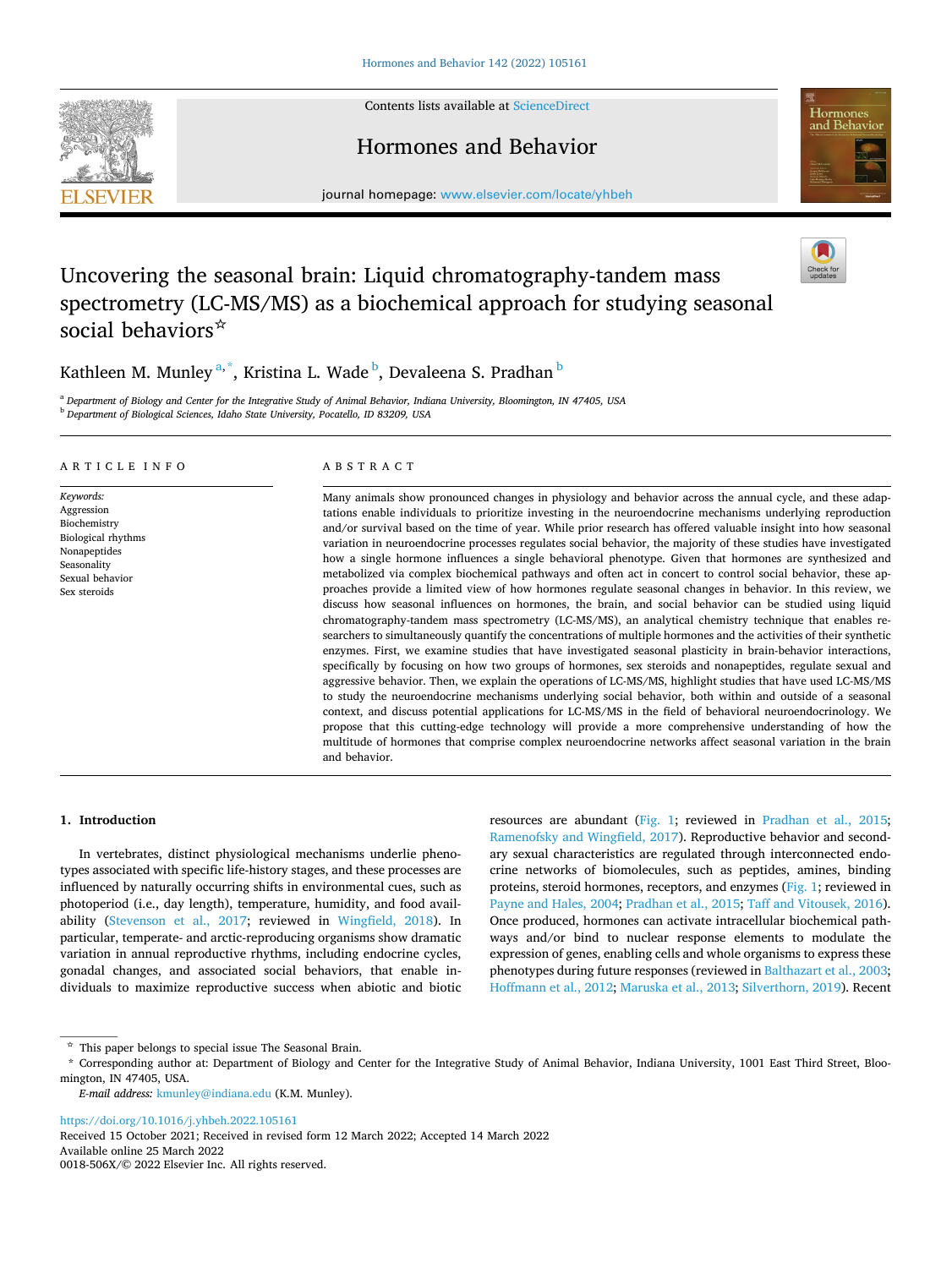<span id="page-1-0"></span>advances in high-throughput technology provide the opportunity to sequence and quantify the transcriptome, enabling the exploration of molecular mechanisms underlying a phenotype at the transcript level and, thus, greatly advancing the field of behavioral neuroendocrinology (reviewed in [Balthazart, 2020](#page-11-0)).

### *1.1. Prohormones, enzymes, and the physiological landscape*

While new tools have greatly expanded the physiological landscape, most studies that have investigated hormone-function relationships focus on establishing a link between one hormone and one phenotype (reviewed in [Soma, 2006](#page-13-0)). Because the physiological milieu is comprised of a cocktail of hormones that produces pleiotropic effects in different organs, there is a disconnect in the spatial specificity of the location of hormonal action and its consequent measurement, particularly given that researchers commonly focus on measuring blood-borne hormones (reviewed in [Bass and Grober, 2009;](#page-11-0) [Schmidt et al., 2008](#page-13-0); [Schmidt and Soma, 2008](#page-13-0)). Often, prohormones circulate at high concentrations in the blood and bind to receptors with lower affinity compared to their more active end-products [\(Demas et al., 2007](#page-11-0); reviewed in [Schmidt et al., 2008;](#page-13-0) [Soma, 2006\)](#page-13-0). For example, steroid hormones, one class of hormones that regulate seasonal reproductive phenotypes, are synthesized in peripheral organs and within discrete regions of the central nervous system either *de novo* from cholesterol or via *in situ* metabolism from circulating prohormones (Figs. 1–2;

reviewed in [Do Rego et al., 2012](#page-11-0)). Testosterone (T), a sex steroid that is produced primarily by Leydig cells in the testes, can be converted within other tissues to either 17β-estradiol (E<sub>2</sub>) via the enzyme aromatase (ARO) or to 5α-dihydrotestosterone (DHT) via the enzyme 5α-reductase ([Fig. 2\)](#page-2-0). These metabolites bind to estrogen and androgen receptors, respectively, with higher affinity than prohormones. In addition to the gonads, steroidogenic enzymes have been identified in almost all tissues across vertebrate taxa, including the brain, indicating that these tissues are capable of producing steroids *de novo* ([Aizawa et al., 2010](#page-10-0); [Callard](#page-11-0)  [et al., 1979;](#page-11-0) reviewed in [Do Rego et al., 2012](#page-11-0); [Kibaly et al., 2005](#page-12-0); [Kusakabe, 2002; Payne and Hales, 2004;](#page-12-0) [Schulz et al., 2008; Weiss and](#page-13-0)  [Ford, 1977](#page-13-0)). Therefore, determining the activity of steroid-synthesizing and steroid-metabolizing enzymes is critical for elucidating the steroidogenic potential of tissues and how the function of these enzymes may change seasonally (reviewed in [Pradhan and Soma, 2012](#page-12-0)).

In the brain and other tissues, conversion of prohormones to their more active end-products can also occur over relatively short time-scales through the rapid regulation of active steroidogenic enzymes (reviewed in [Cornil and Charlier, 2010;](#page-11-0) [Norris and Carr, 2020](#page-12-0); [Peterson et al.,](#page-12-0)  [2005; Pradhan et al., 2014b](#page-12-0); [Remage-Healey et al., 2008\)](#page-12-0). Steroidogenic enzymes are important endogenous modulators of steroid concentrations that regulate both natural and pathological states (reviewed in [Brocca and Garcia-Segura, 2018](#page-11-0); reviewed in [Do Rego et al., 2012](#page-11-0); [Hirotsu et al., 2015](#page-11-0); [Luu-The et al., 2008](#page-12-0)); however, which enzymes are active and the direction of activity is determined by endogenous

> **Fig. 1.** Simplified conceptual framework for studying the neuroendocrine regulation of seasonal phenotypes. These mechanisms are influenced by environmental cues such as photoperiod (i.e., day length), which is biochemically encoded via the secretion of melatonin from the pineal gland, and sensory cues, which are detected and integrated by limbic and hypothalamic nuclei within the social decision-making network. Hormones that control reproduction, metabolism, and social behavior, including steroids, nonapeptides, and their precursors, can be extracted from a variety of tissues, such as endocrine glands (e.g., pituitary gland, gonads, adrenal cortex, and brain) and blood, and measured via liquid chromatography-tandem mass spectrometry (LC-MS/MS).



2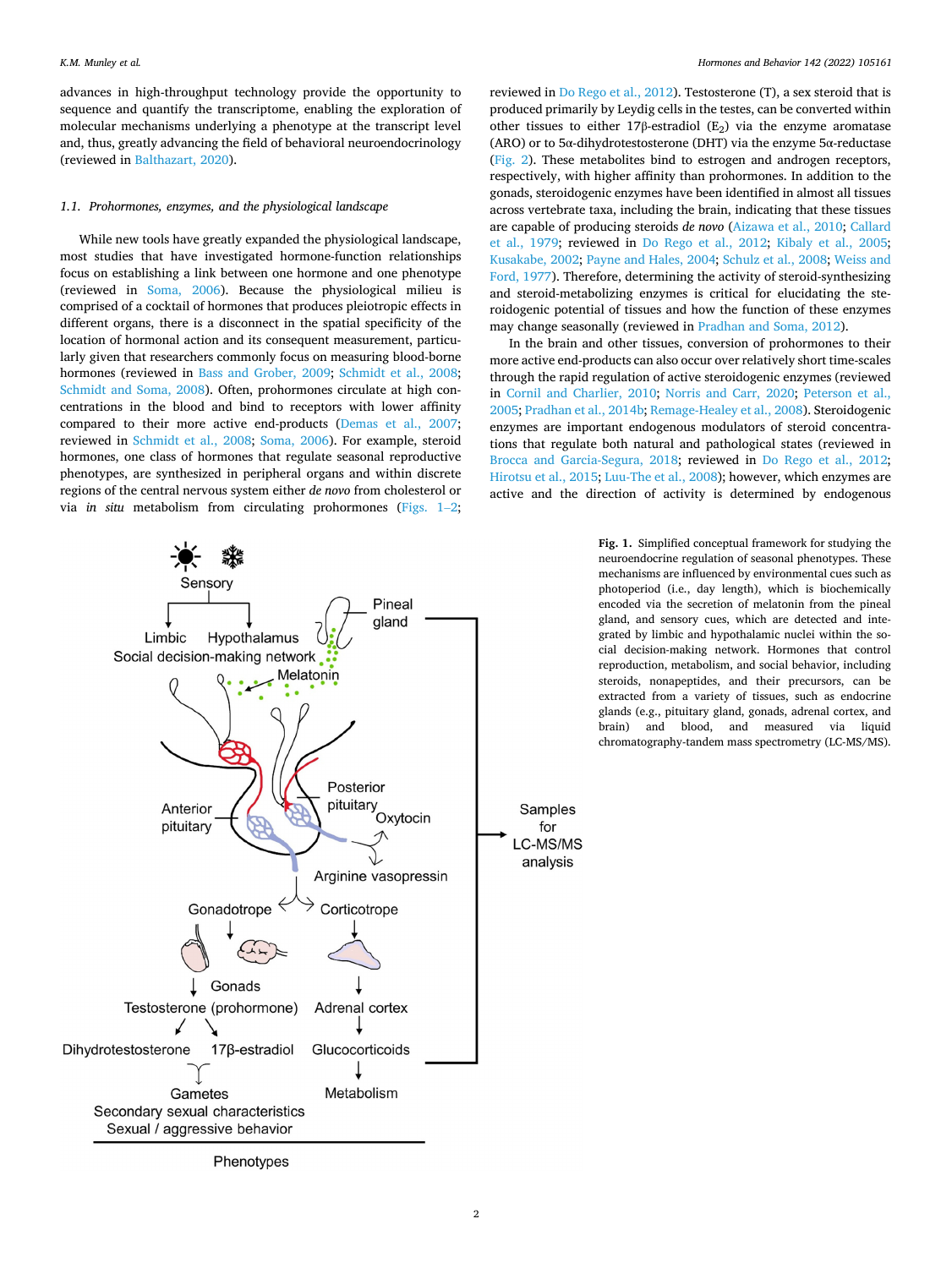<span id="page-2-0"></span>

**Fig. 2.** Simplified diagram of sex steroid synthesis. Steroids are in normal font, and enzymes are in italics. Steroids and enzymes that have been a major focus of research investigating seasonal plasticity in the neuroendocrine regulation of sexual behavior and aggression [\(Section 2](#page-3-0)) are in bold. Abbreviations: ARO, aromatase; P450scc, cholesterol side-chain cleavage enzyme; P450c17, cytochrome P450c17; 3β-HSD, 3β-hydroxysteroid dehydrogenase; 11β-HSD, 11β-hydroxysteroid dehydrogenase; 17β-HSD, 17β-hydroxysteroid dehydrogenase; SRD5A, 5α-reductase.

posttranslational mechanisms and the microenvironment of the specific tissue, such as antioxidants, cofactor concentrations, phosphatases, and kinases ([Balthazart et al., 2005;](#page-11-0) reviewed in [Bull et al., 2002](#page-11-0); [Casa](#page-11-0)[grande and Hau, 2018;](#page-11-0) [Comito et al., 2016;](#page-11-0) [Edmondson and Gadda,](#page-11-0)  [2011;](#page-11-0) [Sherbet et al., 2007\)](#page-13-0). Sudden and dynamic changes in the external social environment, such as aggressive encounters, can rapidly affect changes in steroidogenic enzyme activity in the brain via these mechanisms [\(Charlier et al., 2011](#page-11-0); reviewed in [Cornil and Charlier, 2010](#page-11-0); [Pradhan et al., 2010b; Pradhan et al., 2014b](#page-12-0); [Remage-Healey and Bass,](#page-12-0)  [2004; Remage-Healey et al., 2008\)](#page-12-0). More predictable influences on the expression and activity of steroid-synthesizing enzymes in the brain and other peripheral tissues are associated with seasonal transitions or different phases within a particular season ([Breton et al., 2015; Canoine](#page-11-0)  [et al., 2007;](#page-11-0) [Freking et al., 2000](#page-11-0); reviewed in [Schlinger et al., 2006](#page-13-0); [Soma et al., 2003](#page-13-0)). For example, the breeding season can be comprised of morphological transformations and/or resource acquisition that influence the timing and expression of reproductive behavior via activation of the hypothalamus-pituitary-gonadal axis [\(Fig. 1;](#page-1-0) [Wallen and](#page-13-0)  [Schneider, 1999;](#page-13-0) [Wingfield et al., 2001](#page-13-0)). Thus, the specificity of temporal and spatial variation in steroidal mechanisms and function can be enhanced by examining changes at the biochemical level (reviewed in [Balthazart et al., 2003](#page-11-0); [Pradhan et al., 2010a\)](#page-12-0) and under appropriate environmental contexts ([Fuxjager et al., 2009;](#page-11-0) [Pradhan et al., 2014a\)](#page-12-0).

While few neuroendocrinology laboratories investigate enzymology, the most popular approaches for measuring steroids are radioimmunoassays and enzyme immunoassays. These antibody-based techniques are commercially available, relatively easy to set up and use, and have low cross reactivities with closely related hormones; however, these methodologies often facilitate the measurement of a single hormone of interest and require a considerable volume of sample, a limitation that can be particularly problematic for scientists who study seasonal social behaviors. Thus, research that examines how a behavioral phenotype is regulated by multiple hormones rapidly increases the logistics of steroid quantification, such as time, materials, cost, and sample quantity. Conversely, nonapeptides, another group of hormones that have been studied extensively with respect to seasonal changes in social behavior,

are mostly commonly investigated using *in situ* hybridization, immunohistochemistry, and receptor autoradiography to identify sites of anatomical localization. In vertebrates, this group of hormones includes oxytocin (OT), mesotocin (the non-mammalian tetrapod homolog of OT), isotocin (the teleost homolog of OT), arginine vasopressin (AVP), and arginine vasotocin (AVT; the non-mammalian homolog of AVP), all of which are synthesized in the magnocellular neurons of the supraoptic and paraventricular nuclei of the hypothalamus [\(Fig. 1;](#page-1-0) [Castel and](#page-11-0)  [Morris, 1988](#page-11-0); [Maruska et al., 2007;](#page-12-0) [Sawchenko et al., 1984](#page-12-0)). Traditionally, the functions of both nonapeptides and steroid hormones have been examined using *in vivo* pharmacological manipulations of either the synthesis or mechanisms of action of hormones (i.e., manipulation of enzymes or receptors, respectively).

### *1.2. New approaches to hormone measurements*

Liquid chromatography-tandem mass spectrometry (LC-MS/MS) is an analytical chemistry technique that has emerged in the field of behavioral neuroendocrinology as a tool to simultaneously measure the concentrations of multiple hormones and the activity of synthetic enzymes (reviewed in [Gravitte et al., 2021](#page-11-0); [Taves et al., 2011](#page-13-0)). In recent years, LC-MS/MS has been implemented in a growing number of fieldand laboratory-based studies for several reasons: 1) it is more sensitive than traditional antibody-based techniques, 2) it uses automated methods, thereby reducing time spent for sample preparation and costs of using multiple assay kits (reviewed in [America and Cordewener,](#page-11-0)  [2008; Cross and Hornshaw, 2016\)](#page-11-0), 3) it is highly specific for metabolites of interest and has little cross-reactivity with closely-related hormones, 4) it is versatile across sample types, 5) it allows for simultaneous measurement of multiple hormones and/or synthetic enzymes from a single sample without having to use different time-intensive separation methods for androgens and estrogens, such as those used in thin-layer chromatography (reviewed in [Alomary et al., 2001;](#page-11-0) [Soldin and Soldin,](#page-13-0)  [2009;](#page-13-0) [Pradhan et al., 2008; Pradhan et al., 2010a](#page-12-0); [Wudy et al., 2018;](#page-13-0) see [Section 3](#page-5-0)), and 6) it enables researchers to measure the biochemical conversion of any precursor molecule, many of which can be purchased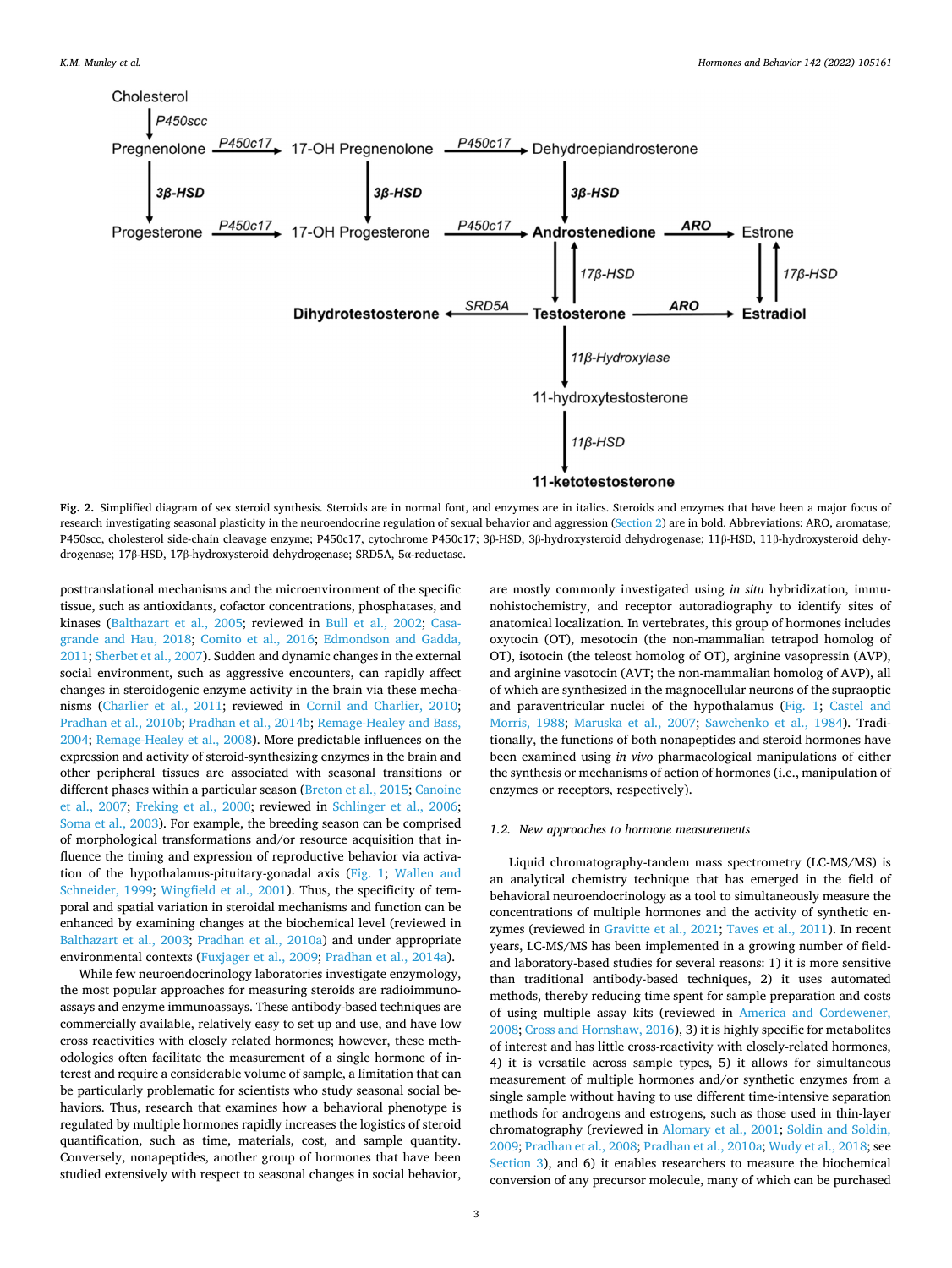<span id="page-3-0"></span>at a relatively low cost. Traditional biochemical studies use tritiumlabeled precursors, which can be both dangerous and expensive and often need to be repurified prior to use, a laborious process that requires significantly more time in the laboratory ([Soma et al., 2003](#page-13-0)). Additionally, the structure of some steroids, such as 11-hydroxytestosterone, a precursor to 11-ketotestosterone (11-KT, a potent androgen in fishes; [Fig. 2](#page-2-0)), does not allow for a tritium label (D.S. Pradhan, personal communication with Perkin Elmer). Due to this limitation, this conversion pathway has not been investigated in depth biochemically. Moreover, LC-MS/MS provides the opportunity to identify novel biomolecules in samples, an application that makes this technique ideal for studying the evolution of hormones and behavior using non-traditional animal models (reviewed in [Wood et al., 2021;](#page-13-0) [De Haes et al., 2015](#page-11-0)). Together, these advantages make LC-MS/MS a valuable tool that will enable researchers to study how endocrine networks, or collections of hormones, enzymes, and receptors that act together to regulate physiology processes and behavior, vary across the annual cycle.

In this review, we first discuss studies that examine seasonal changes in brain-behavior interactions. Specifically, we focus on the roles of sex steroids and nonapeptides in regulating seasonal changes in sexual and aggressive behavior across five major vertebrate taxa (fishes, amphibians, reptiles, birds, and mammals). Second, we explain the operation of LC-MS/MS, from sample preparation and collection to data analysis and interpretation. Finally, we discuss comparative studies that have used LC-MS/MS to investigate the neuroendocrine processes controlling social behavior, both within and outside of a seasonal context, and present current and future applications for LC-MS/MS in the field of behavioral neuroendocrinology. We propose that this cutting-edge methodology should be more widely used in this field and will enable researchers to gain a more wholistic understanding of how the myriad of hormones that comprise neuroendocrine networks regulate seasonal plasticity in social behavior.

### **2. Seasonal changes in the neuroendocrine processes regulating social behavior**

The role of systemic hormones in regulating seasonal changes in physiology and behavior is well-established (reviewed in [Ketterson and](#page-12-0)  [Nolan, 1992](#page-12-0); [Wingfield et al., 2019\)](#page-13-0). However, these studies provide little insight into the cellular and subcellular mechanisms underlying local shifts in hormone secretion and signaling and how such changes influence behavior across seasons. These processes are especially finetuned within neuroendocrine tissues such as the brain, which consists of distinct regions that exhibit differing sensitivities to hormones and, thus, regulate disparate behaviors. Over the past few decades, considerable progress has been made in characterizing seasonal influences on the neuroendocrine regulation of social behavior, particularly in nontraditional animal models (fishes – reviewed in [Forlano et al., 2015](#page-11-0); [Silva et al., 2020](#page-13-0); amphibians and reptiles – reviewed in [Krohmer and](#page-12-0)  [Lutterschmidt, 2011;](#page-12-0) [Wilczynski et al., 2017;](#page-13-0) birds – reviewed in [Schlinger and London, 2006;](#page-13-0) [Wingfield et al., 2018](#page-13-0); mammals – reviewed in [Albers, 2012;](#page-10-0) [Munley et al., 2018\)](#page-12-0). Through these studies, we are beginning to understand the proximate mechanisms underlying social behavior, including seasonal shifts in the synthesis, metabolism, and signaling of hormones within the brain.

Two groups of hormones, sex steroids and nonapeptides, regulate behaviors that are important for enhancing reproductive success and survival based on the time of year. In particular, hormonal control of social behavior occurs within nodes of the social behavior network (SBN), a collection of reciprocally-connected nuclei in the basal forebrain, hypothalamus, and midbrain of teleost fishes, amphibians, reptiles, birds, and mammals (reviewed in [Crews, 2003;](#page-11-0) reviewed in [Goodson, 2005](#page-11-0); [Newman, 1999](#page-12-0); [O'Connell and Hofmann, 2011](#page-12-0)). In mammals, these nodes include the anterior hypothalamus (AH), bed nucleus of the stria terminalis (BNST), lateral septum (LS), medial amygdala (MeA), periaqueductal gray (PAG), preoptic area (POA), and

ventromedial hypothalamus (VMH). Seasonal changes in neuroendocrine signaling also occur within the mesolimbic reward system, a neural circuit that enables animals to evaluate the salience of stimuli in their native environment, including social stimuli, and reinforces responses to salient stimuli (reviewed in [Alcaro et al., 2007](#page-10-0); [Modi and Sahin, 2019](#page-12-0)). In mammals, this circuit is mainly comprised of telencephalic and dopaminergic projections from the ventral tegmental area. Because the SBN and the mesolimbic reward system share overlapping nodes (the BNST, LS, and MeA) and are sensitive to sex steroids and nonapeptides, these neural circuits have been proposed to form a larger social decisionmaking network, an evolutionarily conserved circuit that integrates information about external stimuli with internal physiological state to generate adaptive behaviors (reviewed in [O'Connell and Hofmann,](#page-12-0)  [2011, 2012](#page-12-0)). Collectively, this complex network of neural circuits is important in regulating behavioral responses to seasonal fluctuations in environmental resources, particularly those that are directly or indirectly associated with an organism's fitness. While many social behaviors vary seasonally, we will highlight two examples of seasonal plasticity in the brain and behavior: sexual behavior and aggression.

### *2.1. Sexual behavior*

Depending on breeding strategy, sexual behavior is expressed with the goal of producing offspring via heterosexual mating. Although Frank Beach's descriptions of the different phases and reciprocal interactions between mammalian partners were described almost 50 years ago ([Beach, 1976\)](#page-11-0), understanding both the nuances and specific mechanisms by which sex steroids control reproductive behaviors, especially in seasonally breeding animals, is still a topic of active investigation (reviewed in [Balthazart et al., 2004](#page-11-0); [Freeman and Rissman, 1996](#page-11-0); [Krohmer and Lutterschmidt, 2011](#page-12-0)). To study sexual behavior in seasonally breeding species, laboratory-based investigations typically manipulate photoperiod (i.e., day length), the primary environmental cue that many seasonal breeders use to anticipate changes in season and alter their physiology and behavior accordingly (reviewed in [Dawson](#page-11-0)  [et al., 2001](#page-11-0); [Nelson et al., 2010;](#page-12-0) [Stevenson et al., 2017\)](#page-13-0). Specifically, animals are typically housed in experimental light cycles that mimic seasonal changes in their natural environment; long-day photoperiods (i.e., long days, LDs) simulate the summer breeding season, whereas short-day photoperiods (i.e., short days, SDs) reflect the winter nonbreeding season. In contrast, field studies rely on ambient changes in season, allowing for the exploration of naturally occurring variation in the neuroendocrine regulation of reproductive behavior. Both laboratory- and field-based research has demonstrated that the steroids T and  $E_2$  and the steroidogenic enzyme ARO are important in regulating seasonal plasticity in sexual behavior, primarily using systemic or neural implants and by manipulating the activity of ARO via pharmacological inhibitors.

To date, the neural actions of sex steroids on vertebrate sexual behavior have mainly been investigated in Japanese quail (*Coturnix japonica*; reviewed in [Ball and Balthazart, 2010; Balthazart et al., 2004](#page-11-0)), musk shrews (*Suncus murinus*; reviewed in [Freeman and Rissman, 1996](#page-11-0)), green anole lizards (*Anolis carolinensis*; reviewed in [Wade, 2011](#page-13-0)), and red-sided garter snakes (*Thamnophis sirtalis parietalis*; reviewed in [Krohmer and Lutterschmidt, 2011](#page-12-0)). Prior work has demonstrated that manipulations of systemic or neural T levels and ARO activity alter sexual behavior in both castrated and gonadally-intact animals. Peripheral T implants restore sexual behavior in castrated female musk shrews and facilitate copulatory behavior in gonadally-intact male green anoles [\(Neal and Wade, 2007](#page-12-0); [Rissman et al., 1990\)](#page-12-0), and stereotaxic implants of T, T propionate,  $E_2$ , and  $E_2$  benzoate in brain regions that regulate reproduction (i.e., POA, VMH, dorsomedial hypothalamus) increase sexual behavior in castrated male Japanese quail and female shrews ([Riters et al., 1998](#page-12-0); [Sharma and Rissman, 1994;](#page-13-0) [Veney and](#page-13-0)  [Rissman, 2000;](#page-13-0) [Watson and Adkins-Regan, 1989a](#page-13-0)). Likewise, pharmacological inhibition of ARO via 1,4,6-androstatriene-3,17-dione (ATD),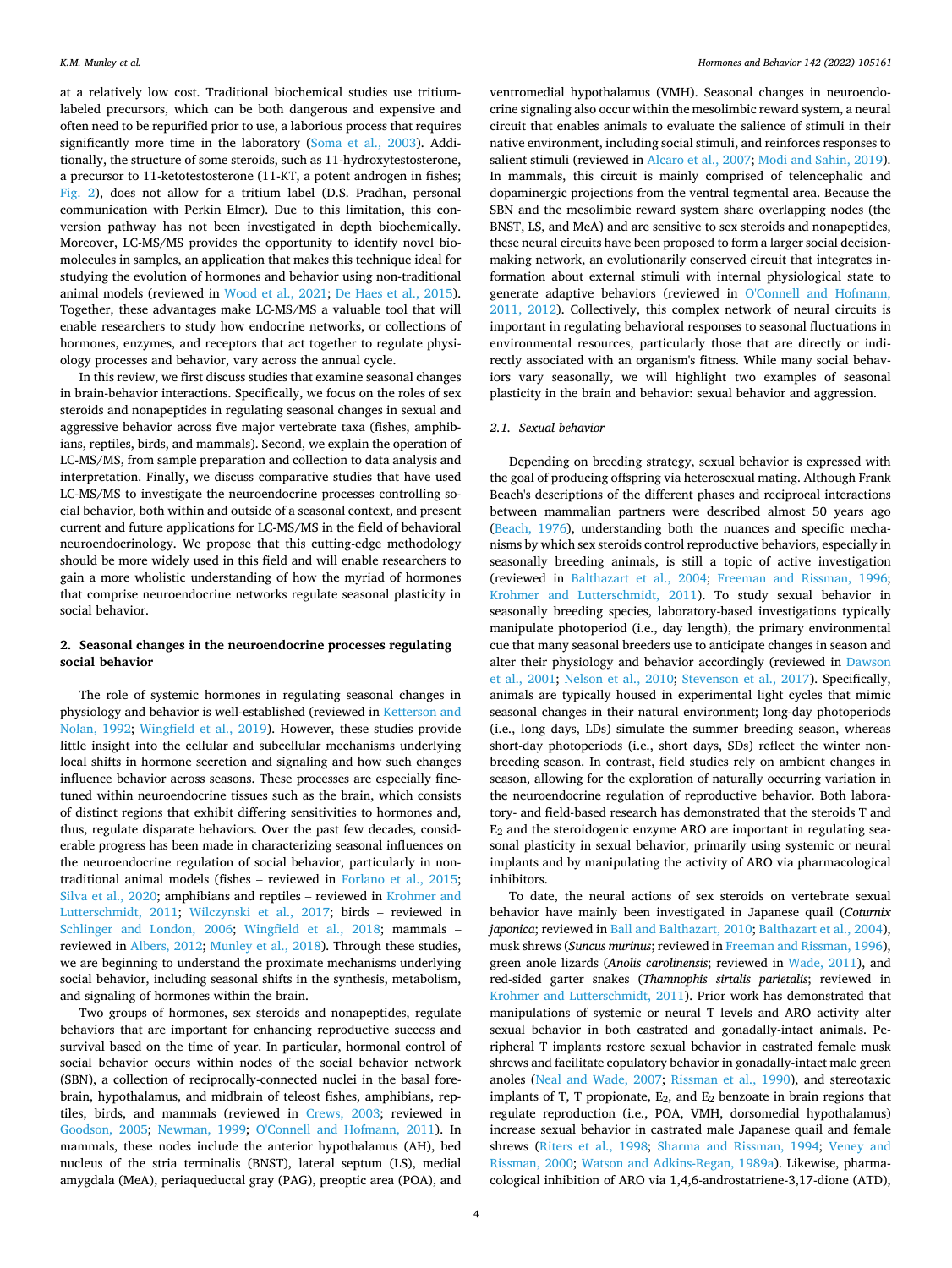racemic vorozole, and/or 4-hydroxyandrostenedione suppresses sexual behavior in male quail and female shrews and reduces courtship behavior in male red-sided garter snakes [\(Foidart et al., 1994](#page-11-0); [Krohmer,](#page-12-0)  [2020;](#page-12-0) [Rissman et al., 1990](#page-12-0); [Watson and Adkins-Regan, 1989b](#page-13-0)). This behavioral phenotype, however, is rescued in male snakes given both ATD and  $E_2$  implants ([Krohmer, 2020](#page-12-0)), suggesting an evolutionarily conserved role for ARO in regulating sexual behavior.

Moreover, previous studies suggest that seasonal variation in reproductive behavior is associated with neuroendocrine and anatomical changes in the brain, including variation in steroidogenic enzymes, soma size, and dendritic spine density, in behaviorally relevant regions. Whole brain ARO activity and ARO mRNA density in the POA are higher in male and female green anoles during the breeding season compared to the non-breeding season [\(Cohen and Wade, 2010a, 2010b](#page-11-0); [Neal and](#page-12-0)  [Wade, 2007](#page-12-0)), and T implants increase soma size in the POA and amygdala of breeding males and females [\(Neal and Wade, 2007](#page-12-0); [O'Bryant and Wade, 2002](#page-12-0)). In male red-sided garter snakes, T and E2 implants increase dendritic spine density in the anterior hypothalamus preoptic area (AHPOA) of actively courting, castrated males relative to castrated males given control implants ([Krohmer and Jurkovic, 2020](#page-12-0)), and this response is inhibited in male snakes implanted with ATD ([Krohmer, 2020\)](#page-12-0). Treatment with ATD reduces sexual behavior and ARO activity in the medial basal hypothalamus/POA in gonadally-intact female musk shrews ([Rissman et al., 1990](#page-12-0)), and administration of the non-steroidal ARO inhibitor vorozole alters the distribution of AROimmunoreactive cells in the POA, hypothalamus, MeA, and BNST ([Rissman et al., 1996](#page-12-0)). Similarly, injections of racemic vorozole, 4 hydroxyandrostenedione, and ATD reduce the number of AROimmunoreactive cells in the POM, BNST, and tuberal hypothalamus of male Japanese quail ([Foidart et al., 1994;](#page-11-0) [Watson and Adkins-Regan,](#page-13-0)  [1989b\)](#page-13-0). Collectively, these studies suggest that the neural aromatization of androgens is important in regulating vertebrate reproductive behavior. It is unclear, however, whether additional steroids, enzymes, and receptors within this biochemical pathway change seasonally and how these neuroendocrine processes may influence sexual behavior.

There is also evidence that AVT regulates sexual behavior in amphibians and birds (reviewed in [Goodson and Bass, 2001](#page-11-0); [Wilczynski](#page-13-0)  [et al., 2017](#page-13-0)). Intracerebroventricular (ICV) injections of AVT stimulate amplectic clasping (i.e., courtship behavior) and enhance appetitive responses to female visual and olfactory stimuli in male rough-skinned newts (*Taricha granulosa*), whereas treatment with the AVP antagonist d(CH2)5Tyr(*Me*)AVP or an anti-AVT immune serum inhibits sexual behavior ([Moore and Miller, 1983;](#page-12-0) [Thompson and Moore, 2000](#page-13-0)). Breeding male newts also have a higher density of AVT-immunoreactive cells in several brain regions associated with reproduction, including the dorsal POA and ventral arcuate nucleus, compared to non-breeding males ([Zoeller and Moore, 1988\)](#page-13-0). Interestingly, intracranial DHT and E2 implants cause AVT-like increases in clasping behavior in males ([Moore and Miller, 1983\)](#page-12-0), and treatment with both DHT and AVT implants or T and AVT implants produce male-typical behavioral responses towards female olfactory stimuli (e.g., amplectic clasping and proximity to female-scented model) in ovariectomized females [\(Moore et al., 1992](#page-12-0); [Thompson and Moore, 2003](#page-13-0)), indicating that both steroids and AVT control neural pathways that integrate sexual stimuli into male-typical courtship behaviors. In contrast, ICV injections of AVT reduce sexual behavior in castrated male Japanese quail treated with T, and these behaviors are restored after administering the V1 receptor antagonist dPTyr(*Me*)AVP [\(Castagna et al., 1998](#page-11-0)), suggesting that AVT inhibits sexual behavior in this species. Further research is necessary to investigate whether other nonapeptides (e.g., oxytocin), in addition to AVT, regulate reproductive behavior and to determine whether similar neuroendocrine mechanisms are utilized by other vertebrate taxa, such as fishes and mammals.

#### *2.2. Aggression*

Aggression is perhaps one of the most extensively studied social behaviors with respect to seasonal changes in the brain and behavior (fishes – reviewed in [Quintana et al., 2021;](#page-12-0) [Silva et al., 2020;](#page-13-0) amphibians and reptiles – reviewed in [Wilczynski et al., 2017](#page-13-0); birds – reviewed in [Heimovics et al., 2018;](#page-11-0) [Wingfield et al., 2018;](#page-13-0) mammals – reviewed in [Munley et al., 2018](#page-12-0); [Soma et al., 2015\)](#page-13-0). Aggressive behavior is universally exhibited across animal taxa and enables individuals to compete for access to limited resources in their environment (e.g., territories, mates, and food; [Jalabert et al., 2018;](#page-11-0) [Nelson, 2006\)](#page-12-0). Therefore, aggression can be exhibited by male or female conspecifics or by members of different species. Aggressive behavior is further classified based on the social context in which it is elicited, and some of the most well-studied subtypes of aggression include inter-male aggression, predatory aggression, territorial defense, and maternal aggression ([Brain, 1979](#page-11-0); [Moyer, 1971](#page-12-0); reviewed in [Scott, 1966](#page-13-0)). Regardless of social context, aggressive encounters are a costly investment with respect to energy, predation risk, physical injury, and time, and individuals must evaluate the costs and benefits of competing for these resources and make a decision that results in maximal fitness payoffs. Thus, many species are highly aggressive during the breeding season, when competition for access to these resources is extensive and the ability to acquire a mate and actively defend a territory is essential to increasing an individual's chances of reproductive success. There are some species, however, that display equivalent or higher levels of territorial aggression during the non-breeding season despite gonadal regression, suggesting that these animals face additional selective pressures that favored the evolution of alternative neuroendocrine mechanisms, which are independent of gonadal steroids, to regulate aggressive behavior throughout the year (reviewed in [Munley et al., 2018](#page-12-0); [Soma et al.,](#page-13-0)  [2008\)](#page-13-0). Such species have been particularly useful in elucidating seasonal and neuroendocrine influences on aggression, as these animals provide an opportunity to explore the role of extragonadal hormones, such as neurosteroids and nonapeptides, in regulating seasonal aggression in an ecologically relevant context.

While numerous studies have examined the role of gonadal steroids in regulating aggressive behavior (reviewed in [Cunningham et al., 2012](#page-11-0); [Soma, 2006\)](#page-13-0), less is known about the neural actions of sex steroids on seasonal aggression, and most of this research has characterized how a single steroid, enzyme, or receptor influences this behavior. Prior work in songbirds has demonstrated seasonal plasticity in steroid concentrations, steroidogenic enzymes, and steroid receptors in brain regions associated with aggressive behavior (reviewed in [Heimovics et al., 2018](#page-11-0); [Pradhan and Soma, 2012](#page-12-0)). Male song sparrows (*Melospiza melodia*), which display high levels of territorial aggression year-round (except during molt; [Wingfield and Hahn, 1994\)](#page-13-0) have lower levels of T and  $E_2$  in the POA, AH, and nucleus taeniae (the avian homolog of the MeA) during the non-breeding season compared the breeding season ([Hei](#page-11-0)[movics et al., 2016\)](#page-11-0). Conversely, non-breeding male sparrows have higher activity and/or mRNA expression of ARO and 3β-hydroxysteroid dehydrogenase (3β-HSD), an enzyme that converts pregnenolone to progesterone and dehydroepiandrosterone (DHEA) to androstenedione ([Fig. 2](#page-2-0)), in several brain regions that regulate aggressive behavior, including the ventromedial telencephalon (contains the nucleus taeniae), caudal telencephalon (contains the LS), POA, and BNST ([Pradhan et al., 2010b](#page-12-0); [Soma et al., 2003](#page-13-0); [Wacker et al., 2010](#page-13-0)). Interestingly, breeding male sparrows have higher androgen receptor (AR) mRNA expression in the POA than non-breeding males, but there are no seasonal differences in ERα and ERβ mRNA expression in brain regions associated with aggressive and/or sexual behavior ([Wacker et al., 2010](#page-13-0)), suggesting that region-specific changes in steroids and their synthetic enzymes may contribute to non-breeding aggression. It is important to note, however, that similar changes within the sex steroid synthesis pathway are not exhibited by all seasonally breeding songbirds. For example, male spotted antbirds (*Hylophylax n. naevioides*), which are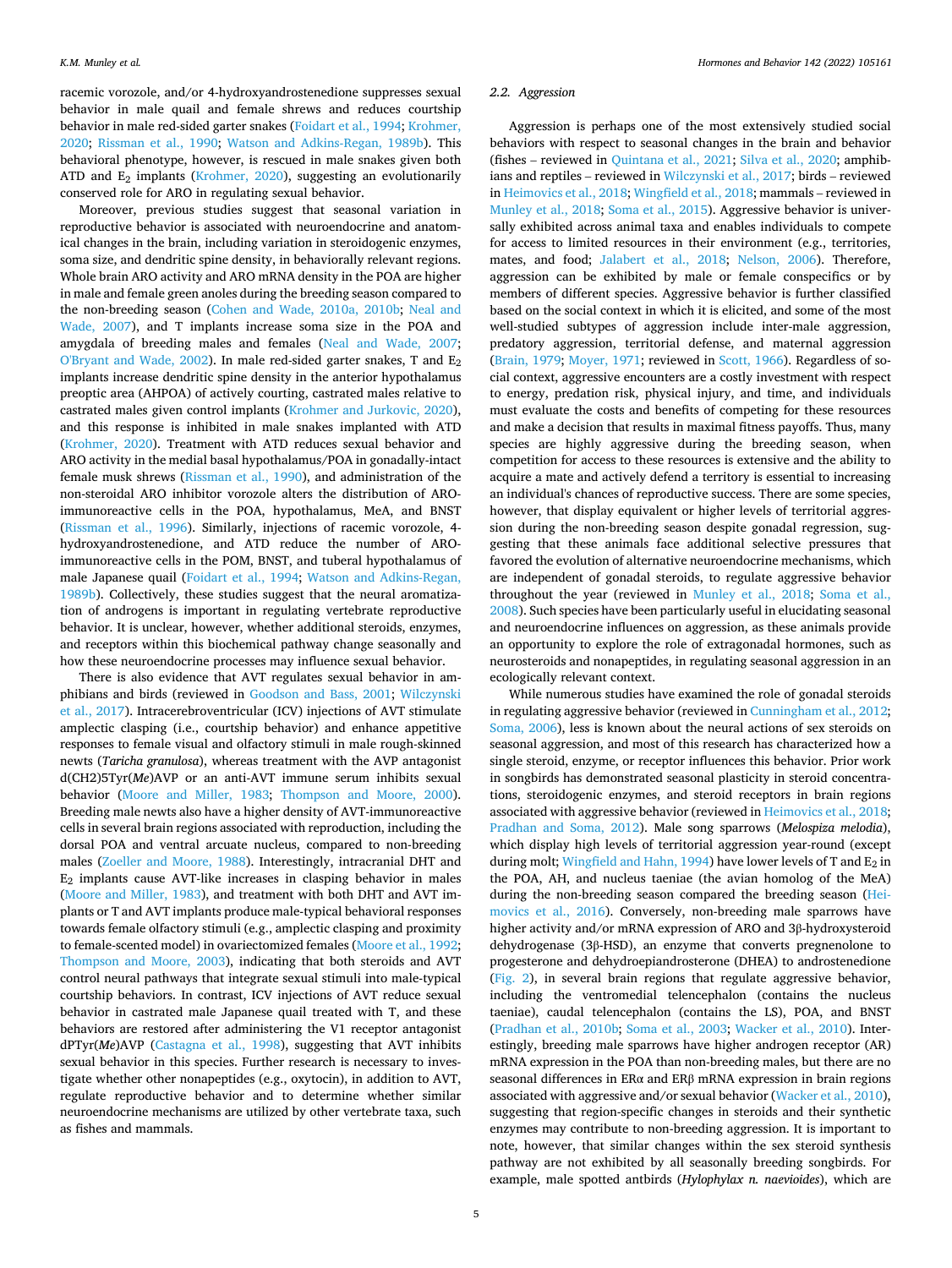<span id="page-5-0"></span>highly territorial year-round, have higher estrogen receptor  $\alpha$  (ER $\alpha$ ) mRNA expression in the POA and AR mRNA expression in the nucleus taeniae during the non-breeding season than the breeding season ([Canoine et al., 2007\)](#page-11-0), a distinct response from that exhibited by nonbreeding male song sparrows. Collectively, these results indicate that seasonal variation in neurosteroids and their signaling mechanisms are important in controlling aggressive behavior in songbirds, but that some of the seasonal changes that occur within this biochemical pathway are species-specific.

Seasonal plasticity in neural steroidogenic enzymes and steroid receptors has also been documented in rodents (reviewed in [Laredo et al.,](#page-12-0)  [2014b; Munley et al., 2018](#page-12-0)). To date, seasonal influences on the neural actions of sex steroids and aggression in rodents have primarily been studied in Siberian hamsters (*Phodopus sungorus*) and a few species of deer mice (*Peromyscus* sp.) that display elevated territorial aggression during the non-breeding season [i.e., beach mice (*P. polionotus*), deer mice (*P. maniculatus*), and California mice (*P. californicus*); [Jasnow et al.,](#page-12-0)  [2000;](#page-12-0) [Trainor et al., 2006](#page-13-0); [Scotti et al., 2007\]](#page-13-0). Treatment with the ARO inhibitor fadrozole reduces aggression in SD male beach mice, whereas fadrozole administration increases aggression in LD males.  $E_2$  injections, however, prevent the effects of fadrozole on these behavioral phenotypes [\(Trainor et al., 2007a\)](#page-13-0). In contrast, LD and SD female Siberian hamsters display no difference in the density of ARO-immunoreactive cells in the PAG and two brain regions that regulate reproduction (the paraventricular nucleus of the hypothalamus and ventral tegmental area; [Rendon et al., 2020\)](#page-12-0). Furthermore, Siberian hamsters and deer mice show seasonal changes in the expression of estrogen receptors in brain regions associated with aggressive behavior. SD male and female Siberian hamsters show higher  $ER\alpha$  abundance in brain regions associated with aggressive behavior, including the PAG, LS, MeA, and/or BnST, relative to LD hamsters ([Kramer et al., 2008; Rendon et al., 2017](#page-12-0)). In contrast, there are no seasonal difference in ER $\alpha$  abundance in brain regions associated with reproductive behavior (i.e., POA, arcuate nucleus, and the anteroventral periventricular nucleus of the hypothalamus) in female hamsters. SD male beach mice and deer mice also exhibit increases in  $ER\alpha$  abundance and expression in the BnST, but show reductions in ERβ abundance and expression in the BnST and MeA relative to LD males ([Trainor et al., 2007b\)](#page-13-0). Selective activation of either ERα or ERβ is also associated with elevated aggression in SD male beach mice ([Trainor et al., 2007a\)](#page-13-0). Intriguingly, there are no differences in ER $\alpha$  and ERβ immunostaining in the LS, POA, BNST, or MeA between seasonal phenotypes of male California mice ([Laredo et al., 2013](#page-12-0); [Trainor et al.,](#page-13-0)  [2008\)](#page-13-0), a species that displays elevated aggression in response to SDs, yet does not exhibit gonadal regression ([Nelson et al., 1995](#page-12-0); [Trainor et al.,](#page-13-0)  [2008\)](#page-13-0). Thus, these results suggest that estrogen receptors may act to increase non-breeding aggression in rodents that are reproductively responsive to changes in photoperiod.

Although fewer studies have investigated the neural actions of sex steroids on seasonal aggression in fishes, there is some support that these neuroendocrine mechanisms may be evolutionarily conserved across vertebrates, particularly in weakly electric fish (reviewed in Quintana [et al., 2021;](#page-12-0) [Silva et al., 2020\)](#page-13-0). In the solitary species *Gymnotus omarorum*, non-breeding males display high levels of aggression despite low plasma 11-KT levels, and this behavioral phenotype is independent of gonadal steroids. Specifically, castration does not affect aggressive behavior in non-breeding males, yet administration of the ARO inhibitor fadrozole reduces aggression in these animals ([Jalabert et al., 2015\)](#page-12-0). In a follow up study, transcriptomic analysis revealed that among nonbreeding male *Gymnotus omarorum*, dominant males have higher expression of transcripts associated with estrogen synthesis (e.g., ARO and GREB1, an estrogen-responsive gene that is involved in regulating social behavior), whereas subordinate males show increased expression of transcripts involved in the conversion of active androgens into nonaromatizable androgens (e.g., DHEA sulfotransferase, an enzyme that converts DHEA to sulfated DHEA, and cytochrome P450 1B1, an enzyme that converts DHEA to 16a-hydroxyl-DHEA and estrone/E<sub>2</sub> to estriol/2hydroxyestradiol; [Eastman et al., 2020\)](#page-11-0). While further investigation is needed to characterize how different components of sex steroid signaling (i.e., steroids, steroidogenic enzymes, and steroid receptors) regulate aggression in teleosts and to compare these pathways between species and across seasonal phenotypes, these data suggest that neurosteroids may contribute to non-breeding aggression in weakly electric fish.

Thus far, the role of nonapeptides in regulating aggression has been studied almost exclusively during the breeding season (reviewed in [Albers, 2012;](#page-10-0) [Kelly and Wilson, 2020;](#page-12-0) [Wilczynski et al., 2017](#page-13-0)). Consequently, few studies have investigated how seasonal variation in nonapeptides and their receptors influence aggressive behavior. Increased aggression during the non-breeding season occurs independently of AVP and the vasopressin V1a receptor (V1aR) in Syrian hamsters (*Mesocricetus auratus*); AVP injections into the AH increase aggression in LD male hamsters, but does not affect aggression in SD males. Conversely, administration of Manning compound, a  $V_{1a}R$  antagonist, into the AH inhibits aggression in LD males, but does not alter aggression in SD males ([Caldwell and Albers, 2004\)](#page-11-0), indicating that AVP controls territorial aggression during the breeding season, but not the non-breeding season in male Syrian hamsters. Furthermore, administration of the ARO inhibitor letrozole downregulates oxytocin receptor mRNA expression in the BNST, but not the POA in LD male California mice, demonstrating that oxytocin receptor gene expression is estrogendependent in some brain regions. Treatment with melatonin, a pineal hormone that serves as the body's biochemical cue for changes in photoperiod, reduces oxytocin receptor mRNA expression in the POA, and this effect is suppressed in LD male mice given the melatonin receptor antagonist luzindole ([Laredo et al., 2014a](#page-12-0)), suggesting that oxytocin receptor expression may be inversely related to territorial aggression in this species. In contrast to the mammalian species described above, the size of AVT-immunoreactive somata and the density of AVT fibers in brain regions associated with social behavior and sensory processing do not change seasonally in butterflyfish (*Chaetodon*  sp.; [Dewan et al., 2008](#page-11-0)). Additional studies are necessary to characterize how seasonal variation in nonapeptides and their receptors may contribute to aggressive behavior and to determine whether nonapeptides may act alone or in concert with neurosteroids to regulate seasonal aggression in vertebrates.

### **3. LC-MS/MS: a versatile and sensitive technique for hormone quantification**

Although previous research has provided invaluable insight into how seasonal variation in neuroendocrine processes regulate social behaviors, such as sexual behavior and aggression, the majority of these studies have focused on measuring how a single hormone affects a single behavior. Given that hormones are synthesized and metabolized via complex biochemical pathways and often act in concert to control behavior, these approaches provide a limited view of how hormones modulate seasonal changes in social behavior. Thus, it is critical that the methodologies used to characterize the neuroendocrine mechanisms underlying seasonal plasticity in behavior capture the intricacy of these pathways, specifically by enabling researchers to measure the concentrations of multiple hormones and the activities of their synthetic enzymes within the brain. Below, we discuss the uses, guidelines, practical considerations, and applications for one technique that has recently emerged as a tool for studying seasonal influences on neuroendocrine networks: LC-MS/MS.

### *3.1. What is LC-MS/MS?*

Although high-performance liquid chromatography (HPLC) has been used in endocrinology studies since the 1960s (reviewed in [Shackleton,](#page-13-0)  [2010\)](#page-13-0), the coupling of liquid chromatography with mass spectrometry is relatively new. The liquid chromatography (LC) columns in these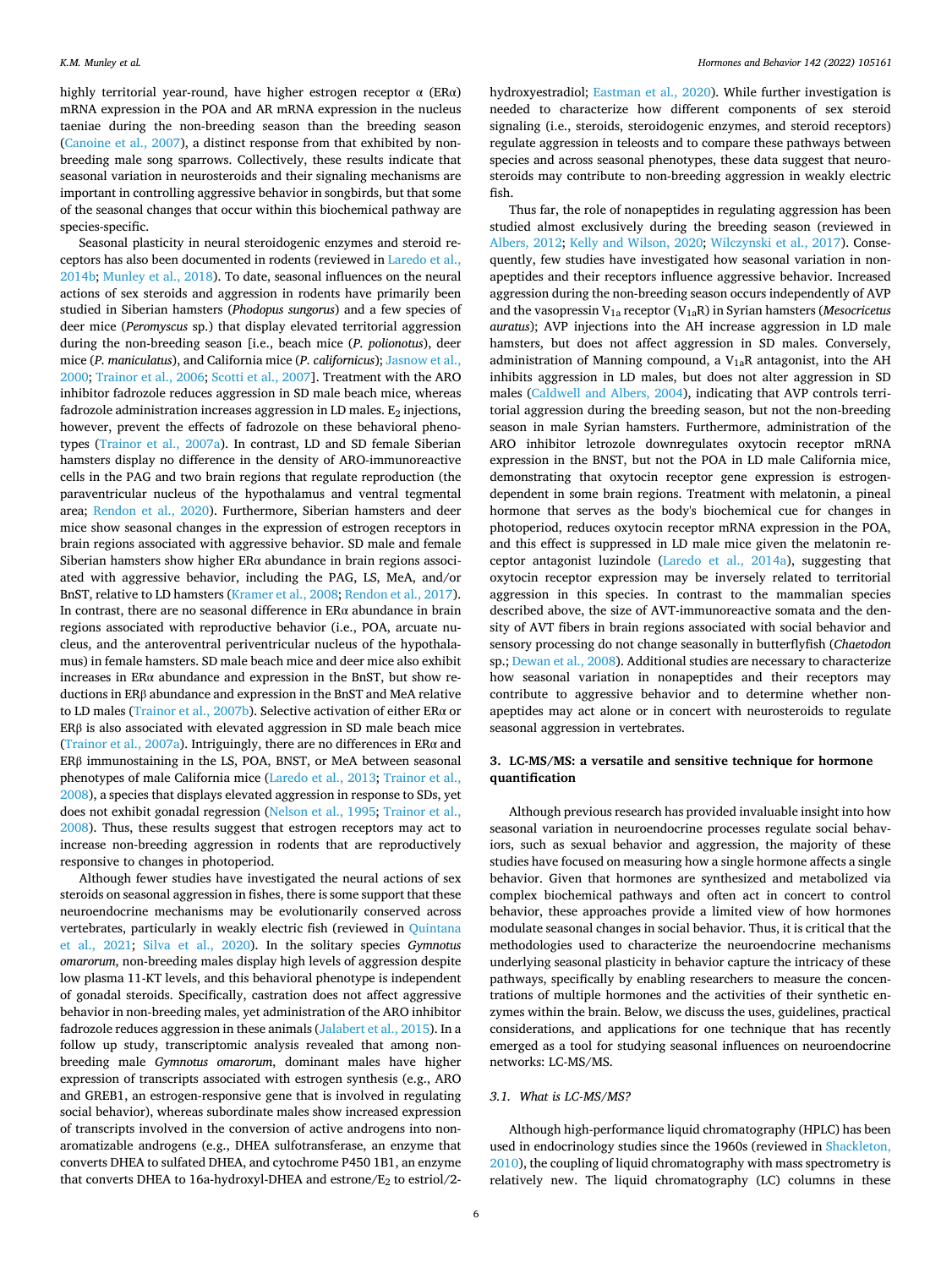<span id="page-6-0"></span>instruments elute loaded chemicals into analyte bands of different sizes that correlate with different masses of chemical compounds. This elution process through the LC column is dependent both on the polarity of the solvents used and the amount of time the chemicals are given to separate (reviewed in [Shackleton, 2010\)](#page-13-0). Both HPLC and LC-MS/MS instruments utilize two types of phases (i.e., solvents) to move samples through the LC column. The stationary phase prepares the column between each use, whereas the mobile phase moves samples through the column. While HPLC was a revolutionary methodology for its time, one of its biggest limitations is that it requires a high volume of samples and standards for accuracy (reviewed in [van de Merbel, 2019](#page-13-0)). Unlike HPLC, however, LC-MS/MS includes a LC column coupled to a mass spectrometer, a highlysensitive instrument that measures the mass-to-charge ratio of chemical compounds in each sample, thereby enabling the quantification of metabolites with great precision and accuracy (Fig. 3; [Cross and Hornshaw,](#page-11-0)  [2016;](#page-11-0) reviewed in [van de Merbel, 2019](#page-13-0)).

To date, several types of LC-MS/MS instruments have been developed that are suitable for measuring hormones. The type of biomolecule and the level of resolution needed for sample analysis, however, needs to be considered to determine the type of instrument that should be used. The most commonly used LC-MS/MS instrument is the tandem quadrupole, also known as a triple quadrupole (TQ) LC-MS/MS. This instrument is primarily suitable for measuring steroid hormones, and its high sensitivity is a good starting point for determining which solvents should be used during the elution process and what type of LC column to use ([Agilent Technologies, 2012a](#page-13-0)). TQ LC-MS/MS uses two quadrupole mass analyzers in a series that are separated by a collision cell, a device in which fragmentation of a chemical compound occurs via an inert gas and produces a charge that the instrument registers. Precursor ions are separated in the first mass analyzer and enter the collision cell, where they are fragmented. Then, each product ion is separated and detected in the second mass analyzer. This process allows the instrument to measure the mass of the selected chemical by its charge (i.e., whether the compound has had a hydrogen added (+) or a hydrogen removed (− ) during the fragmentation process; [Polymer Solutions News Team, 2017](#page-13-0)). Because the identities of precursor and product ions must be defined and the settings for fragmentation must be optimized prior to TQ LC-MS/MS analysis, this instrument can only quantify known chemical compounds. Conversely, quadrupole time-of-flight (QTOF) LC-MS/MS is ideal for screening and identifying unknown compounds. This instrument generates high resolution-accurate mass (HRAM) spectral data, from which the chemical formula of an unknown compound can be predicted. This molecular formula can be investigated by searching databases that contain information on known chemical compounds, which yield a list of candidate chemical structures for the unknown sample compound. The instrument software can then be used to predict the fragmentation pattern of each candidate structure and compare it to the observed fragmentation pattern in the HRAM mass spectral data, allowing researchers to find the candidate structure that best matches the unknown sample compound ([Agilent Technologies, 2015](#page-13-0); [Polymer Solutions](#page-13-0)  [News Team, 2017](#page-13-0)).

### *3.2. General guidelines for LC-MS/MS*

### *3.2.1. Sample collection and preparation*

Behavioral neuroendocrinologists measure hormones from a wide variety of proxies based on the type of analysis being conducted (i.e., direct or indirect measurements; reviewed in [Pradhan et al., 2015](#page-12-0)). Blood, plasma, and serum are some of the most common samples used for direct hormone measurements, and these samples represent hormone concentrations in general systemic circulation. Hormones can also be directly quantified within specific tissues, where they are either synthesized or active (reviewed in [Pradhan et al., 2015;](#page-12-0) [Schmidt et al.,](#page-13-0)  [2008\)](#page-13-0). In contrast, indirect hormone measurements are performed using samples that are collected non-invasively, such as urine, feces, hair, feathers, and ambient water (for aquatic and semi-aquatic organisms). Although specimens used for indirectly quantifying hormones are generally easier to collect, they are often heterogenous, more variable among individuals, and include chemicals such as pheromones, solid or dissolved metabolic waste, and toxins ([Moosmang et al., 2019; Pradhan](#page-12-0)  [et al., 2014a](#page-12-0)). Generally, any sample type can be used for LC-MS/MS analysis, as long as it is adequately extracted, purified, and filtered to remove particles that could interfere with LC column integrity and instrument sensitivity. Furthermore, aspects of sample collection and preparation prior to LC-MS/MS analysis should be standardized, regardless of the sample type being used. Specifically, samples should be weighed as they are freshly collected, stored appropriately and consistently at low temperatures ( $-20$  to  $-80$  °C) to maintain integrity, and weighed just prior to use in assays in order to determine yield. In addition, pooled samples that represent variation in sample matrices must also be created during method development ([Moosmang et al.,](#page-12-0)  [2019\)](#page-12-0). For small sample quantities, it is particularly important to be attentive to techniques that allow for preconcentration of compounds and separation of metabolite fragments (reviewed in [Zwiener and](#page-13-0)  [Frimmel, 2004\)](#page-13-0).

Because LC-MS/MS separates chemical compounds that are dissolved in liquids, samples that are concentrated in organic solvents that match the mobile phase of the protocol must be injected into the instrument (see [Section 3.2.2](#page-7-0)). Prior to LC-MS/MS analysis, tissue samples must be homogenized to break up the tissue and disrupt the cells (Fig. 3). Tissue homogenization is typically performed in aqueous buffer or organic solvent using a hand-held or bead mill homogenizer. Either whole homogenates of tissue samples or partially purified supernatants, which are obtained following centrifugation and are more likely to have higher concentrations of hormones and/or enzymes (Peterson et al., [2005;](#page-12-0) [Pradhan et al., 2010a](#page-12-0); [Pradhan et al., 2008](#page-12-0); [Pradhan et al.,](#page-12-0)  [2014b\)](#page-12-0), can be used for LC-MS/MS analysis. Following homogenization, extraction is performed to separate hormones from the other components of the sample (Fig. 3). Two techniques are primarily used for hormone extraction: 1) liquid-liquid extraction, in which organic solvents are used to isolate hormones, and 2) solid-phase extraction, in which hormones are separated from samples after they are loaded onto a primed and equilibrated sorbent (most commonly, silica-bonded  $C_{18}$ columns; reviewed in [Taves et al., 2011\)](#page-13-0). Previous studies that have used LC-MS/MS to quantify hormones in comparative animal models have used a variety of homogenization and hormone extraction techniques



**Fig. 3.** Workflow for liquid chromatography-tandem mass spectrometry (LC-MS/MS) analysis. Following sample collection, hormones are typically extracted using liquid-liquid or solid-phase extraction techniques, dried, resuspended in organic solvent, and transferred to glass vials prior to LC-MS/MS analysis.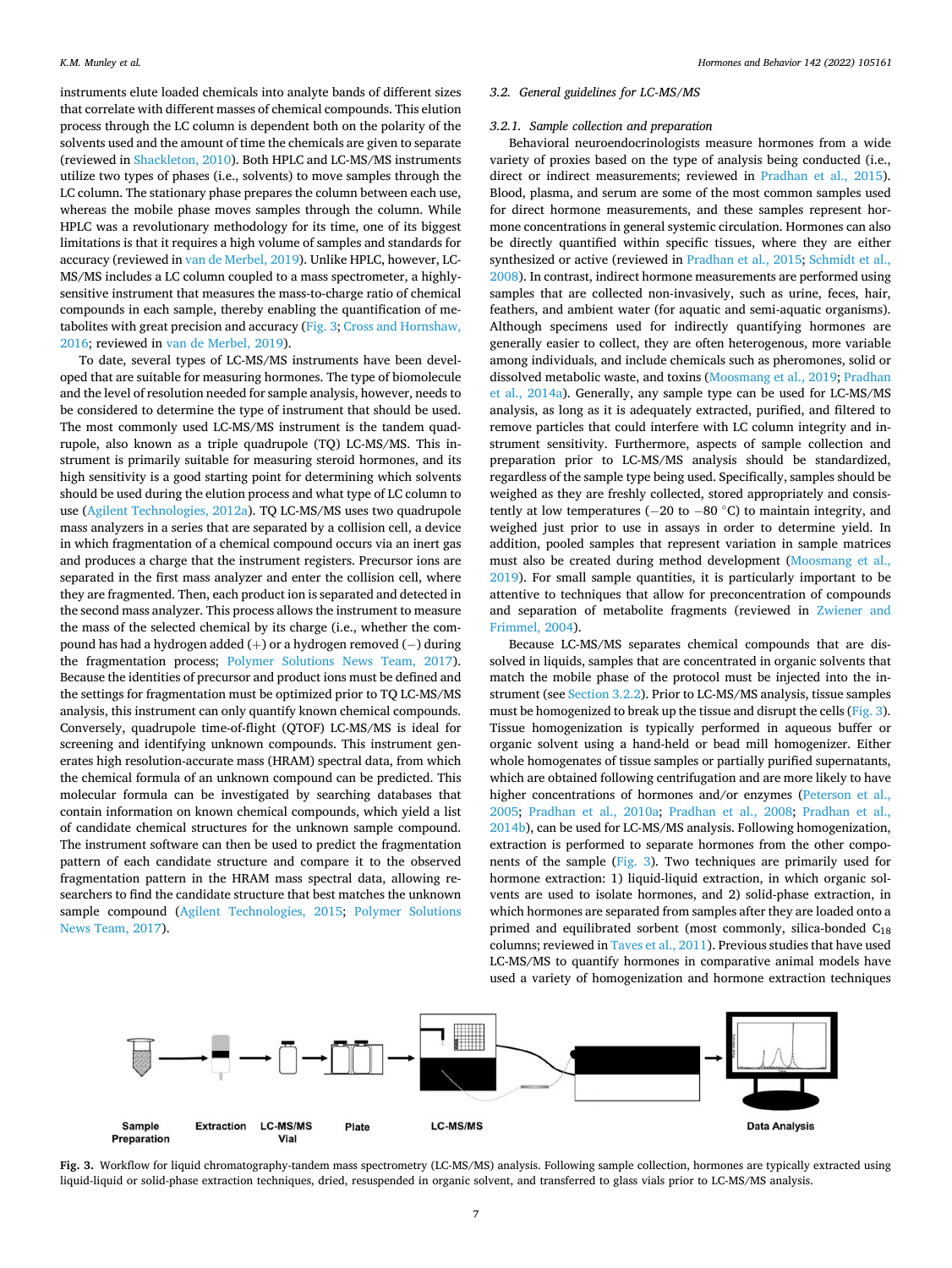#### <span id="page-7-0"></span>**Table 1**

A summary of behavioral neuroendocrinology studies that have used liquid chromatography-tandem mass spectrometry to measure sex steroids or nonapeptides within a behavioral and/or seasonal context.

| Reference                    | Study species          | Sex          | Behavior                                         | Variable/<br>manipulation   | Sample type             | Hormones                                                                             | Extraction | LC-MS/MS<br>analysis            |
|------------------------------|------------------------|--------------|--------------------------------------------------|-----------------------------|-------------------------|--------------------------------------------------------------------------------------|------------|---------------------------------|
| Ericsson et al., 2014        | Gallus gallus          | $\mathsf{Q}$ | Exploratory, foraging,<br>grooming, anxiety-like | Acute restraint<br>stress   | Blood                   | PREG, PROG, DHEA, A4, T, E <sub>1</sub> , E <sub>2</sub> , E <sub>3</sub> , LLE<br>B |            | TO LC-MS/MS                     |
| Jalabert et al., 2021        | Melospiza<br>melodia   | δ            | N/A                                              | Season                      | Brain, blood,<br>plasma | PREG, PROG, DHEA, A4, T, DHT, E <sub>1</sub> ,<br>$E_2$ , 17 $\alpha$ - $E_2$ , B    | LLE        | <b>OTRAP</b><br>UHPLC-MS/<br>MS |
| Kulczykowska<br>et al., 2015 | Family<br>Labridae     | $\mathsf{Q}$ | Mutualistic                                      | Species                     | Brain                   | AVT, IT                                                                              | <b>SPE</b> | TO LC-MS/MS                     |
| Munley et al., 2021          | Phodopus<br>sungorus   | ♂            | Aggression                                       | Season                      | Brain, blood            | PROG, DHEA, T, $E_2$ , F                                                             | SPE        | OTRAP LC-<br>MS/MS              |
| Odekunle et al.,<br>2019     | Asterias rubens        | δ.<br>Q      | Feeding                                          | N/A                         | Radial nerve<br>cord    | $AT^{a,b}$                                                                           | <b>LLE</b> | OTOF UPLC-<br>MS/MS             |
| Pirger et al., 2010          | Helix pomatia          | δ,           | Hibernation                                      | Temperature                 | Brain,<br>hemolymph     | Neuropeptides <sup>a</sup>                                                           | SPE        | MALDI-TOF/<br>TOF MS            |
| Pradhan et al.,<br>2014b     | Lythrypnus dalli       |              | Parenting                                        | $11\beta$ -HSD<br>inhibitor | Brain, testes           | 11-KT, B                                                                             | <b>SPE</b> | TO LC-MS/MS                     |
| Pratavieira et al.,<br>2014  | Apis mellifera         | $\Omega$     | Eusocial                                         | Age                         | Brain                   | AmTRP-5, AST-1 <sup>a,c</sup>                                                        | N/A        | MALDI-TOF/<br>TOF MS            |
| Prior et al., 2016           | Taeniopygia<br>guttata | δ,<br>¥      | Affiliative                                      | Sex                         | Plasma                  | PREG, pregnan-3,17-diol-20-one,<br>PROG, DHEA, A5, T, AN, ADIOL                      | LLE        | TO UPLC-MS/<br>MS               |

Abbreviations: A4, androstenedione; A5, androstenediol; ADIOL, androstanediol; AN, androsterone; AT, asterotocin; AVT, arginine vasotocin; B, corticosterone; DHEA, dehydroepiandrosterone; DHT, 5α-dihydrotestosterone; 17α-E<sub>2</sub>, 17α-estradiol; E<sub>1</sub>, estrone; E<sub>2</sub>, 17β-estradiol; E<sub>3</sub>, estriol; F, cortisol; 11β-HSD, 11β-hydroxysteroid dehydrogenase; IT, isotocin; 11-KT, 11-ketotestosterone; LC-MS/MS, liquid chromatography-tandem mass spectrometry; LLE, liquid-liquid extraction; MALDI-TOF, matrix-assisted laser desorption/ionization tandem time-of-flight; MS, mass spectrometry; PREG, pregnenolone; PROG, progesterone; QTOF, quadrupole time-offlight; QTRAP, quadrupole ion trap; SPE, solid phase extraction; T, testosterone; TOF, time-of-flight; TQ, triple quadrupole; UHPLC, ultra-high-performance liquid chromatography; UPLC, ultra-performance liquid chromatography.<br><sup>a</sup> Indicates studies in which QTOF or MALDI-TOF/TOF mass spectrometry was used to identify previously unknown neuropeptides.<br><sup>b</sup> AT is a vasopressin/oxytocin-

(Table 1); thus, it is critical that the efficacy of these methods is evaluated prior to use and chosen appropriately based on the application (i.e., biochemistry assays versus hormone measurements). After hormone extraction, samples are generally eluted into LC-MS sample vials (pref-erably amber vials with resealable caps; [Fig. 3\)](#page-6-0) using an organic solvent and concentrated via drying, a process that is typically carried out using a speed vacuum or radio inert gas, such as nitrogen. Samples must then be resuspended in organic solvent prior to injection into the LC-MS/MS instrument.

### *3.2.2. Measuring hormones via LC-MS/MS*

Before conducting LC-MS/MS analysis, the LC column should be primed for use. To prepare or "condition" the column, inorganic solvent must flow through the column and then be ejected into a waste container. This process can be routinely performed by either temporarily editing the LC-MS/MS method or by creating a separate protocol for column conditioning that can be saved for future use. The best solvents to use for conditioning depend on the manufacturer, and this information is generally provided in the LC column manual ([Agilent Technolo](#page-13-0)[gies, 2012b](#page-13-0); [Restek, 2018;](#page-12-0) [Waters Corporation, 2012\)](#page-11-0). Moreover, the elution time that is selected for conditioning will depend on the type of LC column, which is identified by the size of carbon particles packed into the column. A tightly packed column is characterized by smaller packing particles (e.g.,  $1-3 \mu m$ ), which typically require longer elution times, whereas columns with particles *>*4 μm usually require shorter elution times.

Like most high-throughput technologies, protocols can be programmed into the LC-MS/MS software, allowing for easy retrieval for future use. These programs allow the user to control the volume of sample being injected onto the LC column, to specify the speed at which inorganic and organic solvents are moved through the instrument, and to adjust the elution time ([Agilent Technologies, 2012a](#page-13-0)). Although the elution time is dependent on the chemical structure of the metabolite of interest and the type of LC column being used, this step is typically

altered to account for adding a hydrogen to the metabolite, which involves running the machine in positive mode, or for subtracting a hydrogen ion, which involves running the instrument in negative mode. This addition or subtraction of a hydrogen ion enables the instrument to register and measure the chemical compound of interest more effectively. After the LC-MS/MS protocol has been programmed or uploaded into the software, a worklist must be created. This "map" specifies the position of each LC-MS/MS vial on the loading plate [\(Fig. 3\)](#page-6-0). Once this information has been added the to the worklist, the identity of each sample and the volume of sample that will be injected into the instrument can also be programmed ([Agilent Technologies, 2015\)](#page-13-0). After these data have been entered, the samples can be run through the instrument. During the analysis, the instrument software will automatically save any data that is collected from LC-MS/MS, which will allow the user to analyze the data in real time or at a later date.

When developing a LC-MS/MS protocol, it is necessary to perform fine-tuning, a process that ensures the peak signal intensities of the compounds of interest are sharp, with little inference from the organic solvent (reviewed in [America and Cordewener, 2008](#page-11-0)). Before starting to fine-tune a protocol, relevant literature should be reviewed, and a published protocol should be referred to that analyzed chemical compounds that are similar in mass and charge to the metabolites of interest, if available. Importantly, the inorganic and organic solvents used for LC-MS/MS analysis must be classified as "LC-MS grade." This label indicates that the solvent was developed using high purification preparation methods and has high UV transmittance, making it suitable and reliable for use in LC-MS/MS applications. The first step in the fine-tuning process is to adjust the run time through the LC column to baseline, a setting that enables the instrument to run without any sample present on the column until it has been adequately conditioned. Once the ideal time frame for the LC column has been determined, the elution gradient should be adjusted. This technique alters the composition of the mobile phase (i.e., an aqueous/organic solvent mixture) during the course of a chromatographic run. Typically, it is best to start with 95% inorganic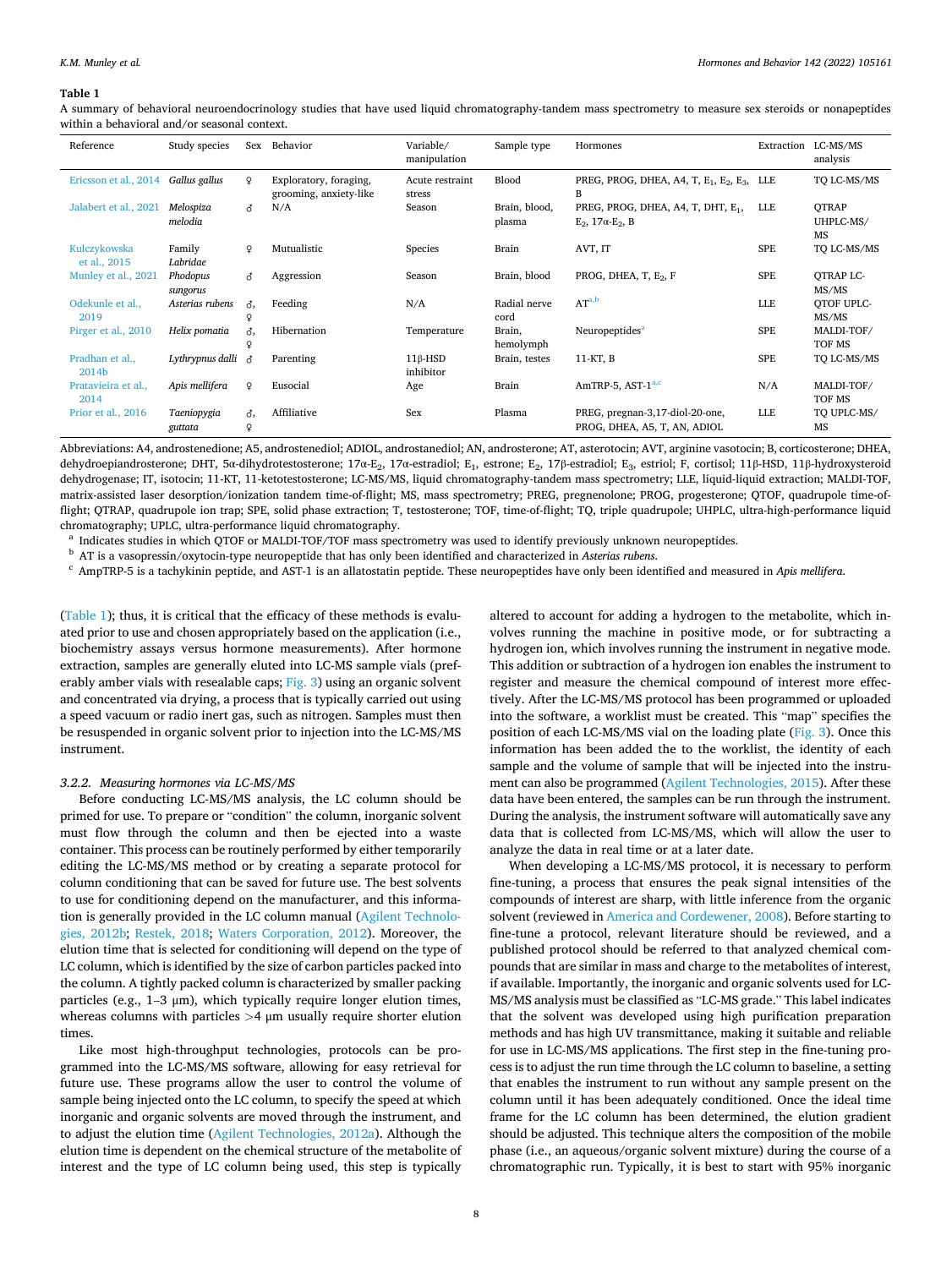solvent and 5% organic solvent and gradually increase the proportion of organic solvent over the course of the elution process, such that the final step of the gradient (i.e., when the metabolite is read by the instrument) is 0% inorganic solvent and 100% organic solvent [\(Agilent Technolo](#page-13-0)[gies, 2012a, 2015](#page-13-0)). Finally, the flow rate of the solvents and the vacuum speed for the LC-MS/MS instrument should be adjusted (reviewed in [America and Cordewener, 2008\)](#page-11-0).

#### *3.2.3. Data analysis and interpretation*

A feature of LC-MS/MS that makes it such a versatile and attractive methodology is the ability to assess limits of quantification and detection for each metabolite of interest. Moreover, LC-MS/MS is highly sensitive, selective, accurate, and precise, enabling researchers to measure minute concentrations of multiple metabolites of interest with strong specificity. During LC-MS/MS analysis, each metabolite is separated based on its mass-to-charge ratio as it runs through the LC column. As the mobile phase passes through the column, each metabolite elutes off of the column at particular time, known as the 'retention time' ([Podwojski et al., 2009\)](#page-12-0). The retention time is influenced by the LC column, the organic and inorganic solvents used for the mobile phase, the temperature of the machine, and the temperature of the room in which the LC-MS/MS instrument is housed [\(Podwojski et al., 2009](#page-12-0)). The LC-MS/MS software records the retention time of each metabolite of interest during the elution process and generates a chromatograph, which shows the peak signal intensity of each metabolite based on its mass-to-charge ratio [\(Fig. 3](#page-6-0)). For each metabolite, the peak height (i.e., maximum amplitude of the curve) and peak area (i.e., area under the curve) can be extrapolated by the software and can be used to calculate metabolite concentrations in each sample.

Typically, one of two mathematical approaches are used to determine the concentrations of metabolites following LC-MS/MS analysis. Perhaps the most commonly used method in biological research is to generate calibration curves, in which reference standards for metabolites of interest are diluted and linear standard curves are created by plotting the peak signal intensities from LC-MS/MS analysis against known concentrations of reference standards. Concentrations of each metabolite can then be interpolated using these calibration curves. Alternatively, metabolite concentrations can be calculated using isotopic internal standard quantification (also known as absolute quantification or internal calibration), in which the amount of an isotopicallylabeled analog of each metabolite of interest is multiplied by the ratio of the fragment ion signal for the endogenous metabolite to the fragment ion signal for the isotopically-labeled analog [\(Bennett et al., 2008](#page-11-0); [Nilsson and Eklund, 2007\)](#page-12-0). Isotopic internal standard quantification, which has been shown to be highly accurate and precise and produces similar results to calibration curves, provides a simplified alternative to this more traditional approach without compromising analytical quality ([Nilsson and Eklund, 2007\)](#page-12-0).

Studies that investigate the neuroendocrine mechanisms underlying social behavior typically use multiple treatment groups, test several independent variables, and measure a large number of dependent variables. Similarly, LC-MS/MS allows for the quantification of a potentially unlimited number of hormones from a single sample, an approach that can also be used to compare the concentrations of multiple hormones and the activities of their synthetic enzymes across multiple tissues or in multiple regions within a given tissue (e.g., the brain). Thus, using multiple one-way analyses of variance (ANOVAs) or separate repeatedmeasures ANOVAs to assess the effects of various treatments on concentrations of each individual hormone obtained via LC-MS/MS analysis may be inappropriate, as such analyses cause a considerable increase in false discovery rate. Furthermore, most hormones that are quantified via LC-MS/MS are part of the same biochemical pathway, and neither these hormones nor the tissues or regions in which they are measured act in isolation to regulate behavior. Thus, these data violate one of the assumptions of univariate ANOVAs: that samples must be independent of one another. To provide an integrated understanding and interpretation

of LC-MS/MS results, statistical approaches that reflect the coordination and complexity of these biochemical pathways must be used. Examples of such analyses include multivariate analyses (e.g., MANOVA, PER-MANOVA, MANCOVA), model selection, factor analyses (e.g., principal component analysis, discriminant factor analysis), classification and regression trees (e.g., CART), and network analyses. Depending on the biological question being investigated, the best strategy for statistical testing may be to *a priori* determine the number of hormones to analyze to reduce the total number of statistical comparisons being made. For example, biomolecules that are measured during LC-MS/MS analysis that show little variation in concentration between treatment groups may not allow for meaningful statistical comparisons. This *a priori*  approach, in addition to the use of the statistical tests described above, will reduce the rate of type I and type II errors when analyzing and interpreting data acquired via LC-MS/MS. Finally, studies measuring multiple metabolites through LC-MS/MS could use computational and bioinformatics approaches, similar to those for transcriptomics and genomic data.

### *3.3. Practical considerations*

While LC-MS/MS can be an extremely powerful tool for behavioral neuroendocrinologists who study non-traditional animal models in the field or laboratory, especially those who are limited by sample quantity (e.g., seasonal biologists), the accessibility of LC-MS/MS technologies in academic research institutions, particularly those that pursue fundamental questions in science, is far behind industrial pursuits. This major gap in resource availability has significantly reduced the pace of advancement in basic scientific discovery. While companies such as Agilent Technologies, the major producer of these analytical instruments, provide educational opportunities via instrument training and workshops for different aspects of the LC-MS/MS workflow, the required learning curve is rather steep for biologists compared to analytical chemists. Set-up and operational costs are important factors that play into the accessibility of LC-MS/MS: 1) the instrument and yearly service contracts are costly, 2) the instrument needs to be housed in a dedicated facility where other laboratory assays are not performed, especially those that generate volatile gases/fumes, 3) the instrument requires frequent maintenance and changing parts, which is generally provided by full-time supporting technicians who are experts in analytical chemistry, 4) the processing of biological samples typically requires additional preparation steps, whereas drug discovery studies use purified proteins and synthetic chemicals for analyses, 5) depending on their initial skill level and prior preparation, researchers may need to consult with a more experienced user for initial training and troubleshooting as questions arise, and 6) there is often a communication gap between biologists and chemists due to the nature of experimental questions and traditional separations in these scientific fields.

In order to circumvent some of these issues, LC-MS/MS instruments at academic research institutions are often housed in shared or core facilities for multiple users. Another approach has been for non-expert scientists to send samples to other facilities to process samples for a fee. While the initial set-up for LC-MS/MS can be expensive, the maintenance costs of this technology are minimal and the methods are timeefficient due to automation once they are optimized. For example, while some parts need to be replaced only by specialized personnel from instrumentation companies, it is possible to receive institutional discounts if multiple year package services are purchased. Utilization of LC-MS/MS applications can also be seen as an opportunity for biologists and chemists to break down traditional barriers, engage in multidisciplinary discovery projects from inception, and write collaborative proposals as co-investigators trying to mutually answer research questions, rather than merely offering an exchange of services. Such collaborations would also provide a platform for the next generation of scientists to learn instrumentation skills that would better prepare them for the workforce. We propose that this synergistic approach might increase the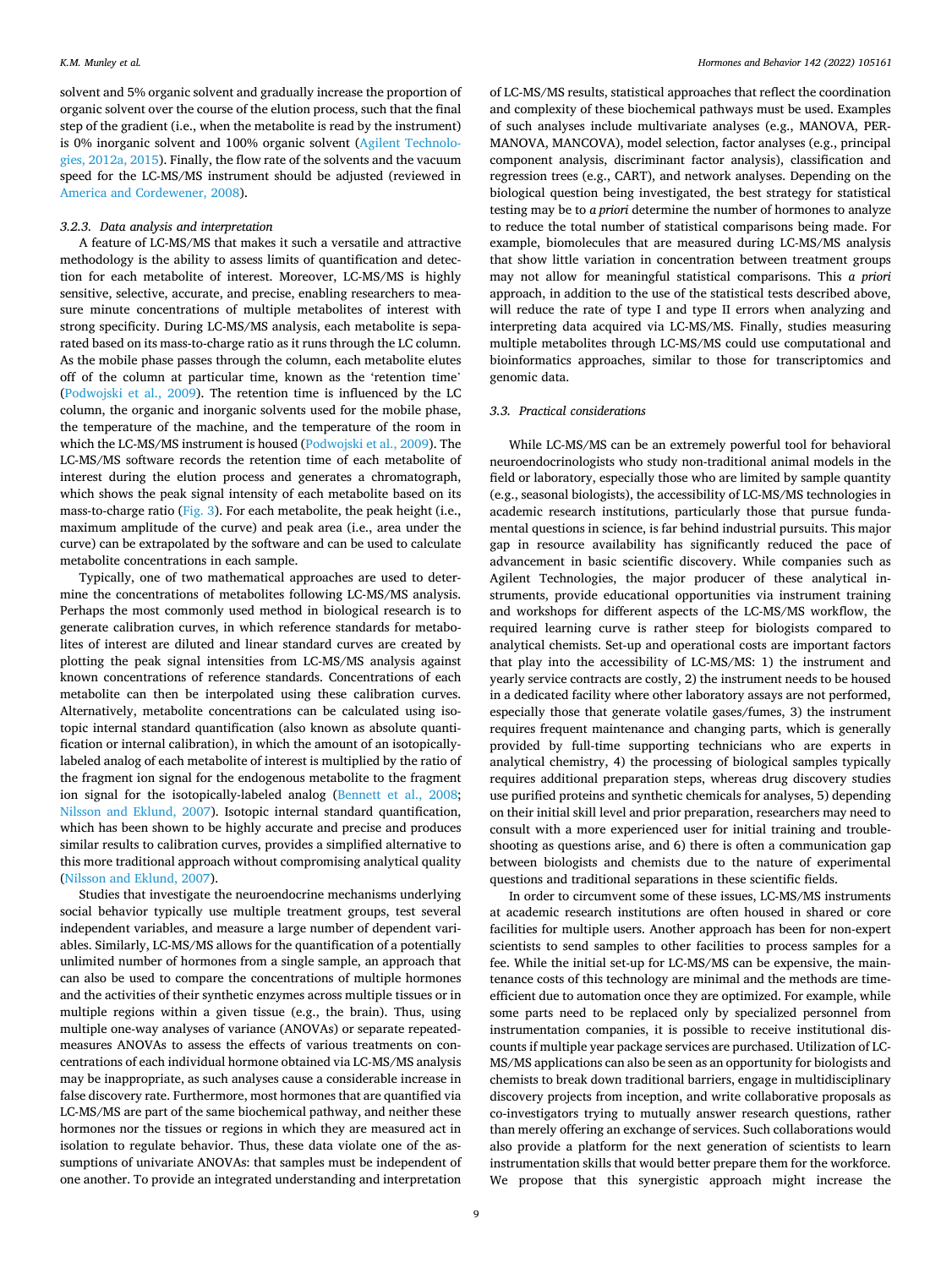opportunity for both disciplines to apply for grants that foster crossdisciplinary collaborations and would increase the quality and impact of the research findings and applications.

### **4. LC-MS/MS as a novel biochemical approach to studying the seasonality of brain-behavior mechanisms**

### *4.1. Neuroendocrine studies using LC-MS/MS approaches*

To date, few studies have used LC-MS/MS to characterize brainbehavior interactions, and even less have performed this analysis using a seasonal framework. Thus, research that has measured sex steroids or nonapeptides via LC-MS/MS within a behavioral and/or seasonal context is diverse with respect to study system, sex, behavior, sample type, hormones, and type of LC-MS/MS analysis [\(Table 1](#page-7-0)). In general, behavioral neuroendocrinology studies have utilized triple quadrupole (TQ) or quadrupole ion trap (QTRAP) LC-MS/MS (an instrument that is similar to a TQ LC-MS/MS, except that the third quadrupole can also be operated as an ion trap with compound screening and identification applications) to quantify sex steroid concentrations in circulation and tissues. Similar to previous work in this field, these studies support a role for sex steroids in regulating social behavior, both within and across the seasons. SD male Siberian hamsters display increased aggression, but have lower levels of DHEA, T, and  $E_2$  in the LS, AH, MeA, and/or PAG than LD males. Interestingly, timed melatonin administration produces similar changes in aggression and neurosteroid levels in LD males, and SD and melatonin-treated LD males both show negative relationships between neural T,  $E_2$ , and cortisol concentrations and aggressive behavior ([Munley et al., 2021\)](#page-12-0), suggesting that seasonal changes in neurosteroid levels and aggression are melatonin-dependent. Male song sparrows also exhibit seasonal variation in neurosteroid concentrations within the social decision-making network, and these animals exhibit seasonal changes in the relationship between levels of sex steroids in circulation compared to brain tissue. Specifically, androgens (i.e., T, androstenedione and 5α-DHT) are only detectable in the brain during the breeding season, and androstenedione and 5α-DHT levels are up to 20-fold higher in specific brain regions than in blood. Conversely, non-breeding males have higher progesterone (PROG) concentrations in the POA, AH, VMH, and nucleus taeniae compared to breeding males, despite a lack of seasonal differences in circulating PROG [\(Jalabert et al., 2021\)](#page-11-0). Although the behavioral implications of these results have not yet been investigated, these data demonstrate that neurosteroid levels can differ considerably from circulating steroid levels and that male song sparrows exhibit seasonal plasticity in neurosteroid concentrations, independent of circulating sex steroids.

The steroidal regulation of social behavior has also been examined outside of a seasonal context via LC-MS/MS. In zebra finches (*Taeniopygia guttata*), affiliative behavior is not correlated with plasma levels of androgens and progestins in males and females, despite both sexes having high concentrations of pregnenolone in circulation ([Prior et al.,](#page-12-0)  [2016\)](#page-12-0), which could suggest that local steroid synthesis may be responsible for mediating this behavior. Furthermore, female domestic chickens (*Gallus gallus*) show breed-specific behavioral and hormonal responses to acute stress, in which the domesticated White Leghorn breed generally displays less pronounced changes in exploratory, foraging, grooming, and anxiety-like behavior than the ancestral Red Junglefowl breed following restraint stress. The White Leghorn breed, however, shows a prolonged hormonal response to acute stress, including sustained reductions in circulating pregnenolone, DHEA, and androstenedione and elevated circulating corticosterone levels ([Ericsson](#page-11-0)  [et al., 2014\)](#page-11-0), suggesting that stress recovery in chickens has been altered by domestication. TQ LC-MS/MS has also been used to validate the *in vitro* inhibition of 11β-hydroxysteroid dehydrogenase (11β-HSD, an enzyme that converts 11β-hydroxytestosterone to 11-KT; [Fig. 2\)](#page-2-0) by the drug carbenoxolone, a pharmacological inhibitor that had previously

only been used in mammals ([Pradhan et al., 2014b;](#page-12-0) [Webb et al., 2008](#page-13-0)). In an initial set of experiments, carbenoxolone abolished 11β-HSD activity in the brain and testes of male bluebanded gobies (*Lythrypnus dalli*). This result allowed for the subsequent use of carbenoxolone in an *in vivo* study to assess the role of neurally-produced 11-KT in controlling parenting behavior in male gobies, which exclusively display parenting behavior in this species, but also concurrently exhibit territorial aggression and courtship. ICV injections of carbenoxolone dramatically reduce parenting behavior in male gobies. This behavioral phenotype, however, is rescued by 11-KT treatment when paired with carbenoxolone, while cortisol treatment does not affect parenting [\(Pradhan et al.,](#page-12-0)  [2014b\)](#page-12-0), suggesting that neural 11-KT regulates parenting behavior in this species via changes in 11β-HSD. Thus, LC-MS/MS approaches can be used to investigate steroidogenic enzyme pathways that have not been previously examined due to the unavailability of tritium-based precursors.

Conversely, no studies have examined the role of nonapeptides in controlling social behavior in a seasonal context. Some research, however, has used LC-MS/MS to characterize neuropeptides in nontraditional animal models and to assess how these hormones affect behavior ([Table 1](#page-7-0)). Thus far, only one study has utilized TQ LC-MS/MS to investigate how nonapeptides control social behavior. Specifically, this study characterized how concentrations of AVT and isotocin within the forebrain, optic tectum, cerebellum, and brainstem relate to mutualistic behavior in females from four species of cleaner fishes with diverse behavioral strategies (family *Labridae*): two obligatory cleaners (*Labroides dimidiatus* and *Labroides bicolor*), which exhibit mutualistic behavior (i.e., cleaning behavior) throughout their entire lives; one facultative cleaner (*Labropsis australis*), in which only juveniles are cleaners; and one non-cleaner species (*Labrichthys unilineatus*). The obligatory cleaners *L. dimidiatus* and *L. bicolor* have higher AVT levels in the cerebellum, a brain region that has been implicated in associative learning and memory, than *L. australis* and *L. unilineatus*, whereas *L. unilineatus* has higher levels of isotocin in all of the brain regions examined relative to the obligate and facultative cleaner species [\(Kulc](#page-12-0)[zykowska et al., 2015](#page-12-0)). Thus, these results suggest a role for AVT in regulating associative learning and memory processes that are linked with mutualistic behavior in cleaner fishes.

In contrast to the sex steroid and nonapeptide LC-MS/MS studies described above, which used TQ and QTRAP LC-MS/MS to quantify hormone concentrations, neuropeptides have primarily been identified and measured using QTOF or matrix-assisted laser desorption/ionization tandem time-of-flight (MALDI-TOF) mass spectrometry ([Table 1\)](#page-7-0). In particular, these studies employed the HRAM capabilities of QTOF and MALDI-TOF MS to discover novel neuropeptides in invertebrates and investigate their potential roles in regulating social behavior. In the snail *Helix pomatia*, the concentrations of several peptides and polypeptides in the brain are affected by temperature, an environmental cue that induces hibernation in this species. More specifically, the intensity of eight neuropeptides is greater in active snails than in hibernating snails, while the intensity of six different neuropeptides is greater in hibernating snails than in active snails ([Pirger et al., 2010\)](#page-12-0), suggesting a potential role for neuropeptides in controlling hibernation behavior. Moreover, MALDI-TOF MS enabled researchers to identify and characterize the distribution and behavioral function of the vasopressin/oxytocin-type neuropeptide asterotocin in the common starfish (*Asterias rubens*). Asterotocin is expressed in the central nervous system, digestive system (including the cardiac stomach), body wall, and associated appendages, and *in vivo* administration of asterotocin triggers fictive feeding behavior, including eversion of the cardiac stomach and changes in body posture consistent with the extra-oral feeding behavior of starfish ([Odekunle et al., 2019](#page-12-0)). Thus, these data indicate that asterotocin controls feeding behavior in starfish and suggest that vasopressin/oxytocintype neuropeptides may have an evolutionarily ancient role in regulating feeding in animals. In further support of a role for neuropeptides in regulating social behavior in invertebrates, levels of the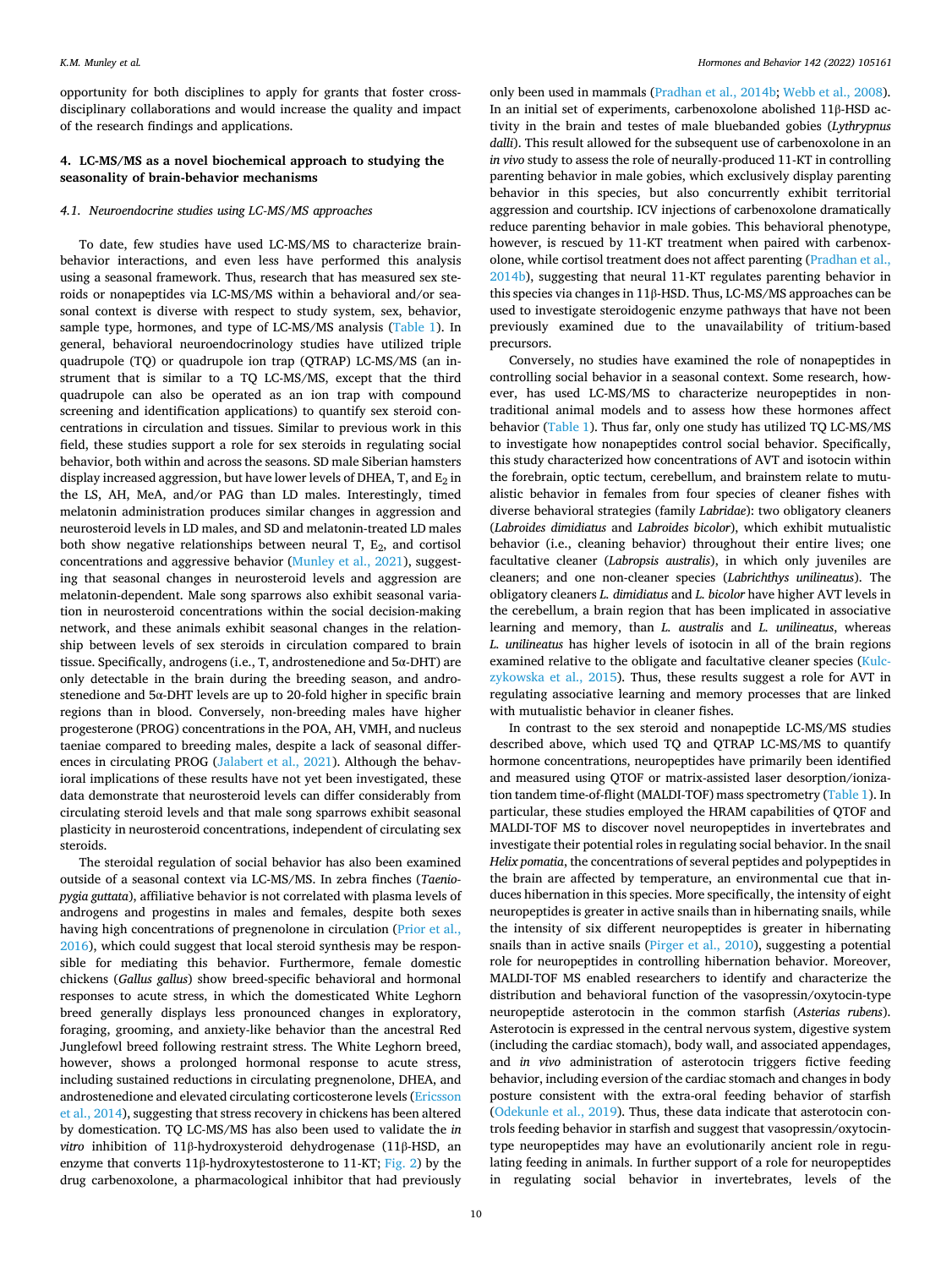<span id="page-10-0"></span>neuropeptides AmTRP-5 and AST-1 (a tachykinin and an allatostatin peptide, respectively) within distinct brain regions are correlated with behaviors associated with division of labor in the eusocial Africanized honeybee (*Apis mellifera*). In young worker bees, who generally perform brood-rearing activities in the hive, AmTRP-5 and AST-1 are highest in the pedunculi of the mushroom bodies, a brain region that is involved in olfaction, learning, and memory. Conversely, in 20–25 day old worker bees, which are responsible for foraging and colony defense, AmTRP-5 and AST-1 concentrations are highest in brain regions associated with sensory input and movement (e.g., the antennal lobes, subesophageal ganglion, medulla, and lobula; [Pratavieira et al., 2014](#page-12-0)), suggesting that neuropeptides regulate age-related division of labor in the honeybee brain. Taken together, these studies highlight a few of the potential applications of LC-MS/MS for behavioral neuroendocrinology studies, both in field and laboratory settings.

### *4.2. Current and future applications for LC-MS/MS in behavioral neuroendocrinology*

Recent advances in technology that have facilitated the development of LC-MS/MS have also revolutionized many industries in applied biology. Within the last 20 years, LC-MS/MS has allowed for the creation of highly sophisticated drugs due to the ability of this technique to precisely quantify small biomolecules. Consequently, pharmacometabolomics, or the study of how differences in metabolites can be used to predict individual responses to a drug or medical intervention (reviewed in [Corona et al., 2011;](#page-11-0) [Kaddurah-Daouk et al., 2014](#page-12-0)), drug discovery (reviewed in [Goodwin et al., 2020;](#page-11-0) [Pacholarz et al., 2012](#page-12-0)), and forensic science (reviewed in [Brown et al., 2020](#page-11-0); [Wood et al., 2006\)](#page-13-0) have boomed, allowing for major profits. Other industries across applied biological fields that utilize LC-MS/MS analysis include agriculture and animal science (reviewed in [Soares et al., 2012](#page-13-0); [Lippolis and Reinhardt,](#page-12-0)  [2010\)](#page-12-0), wildlife conservation (e.g., [Charapata et al., 2018](#page-11-0); [Galligan et al.,](#page-11-0)  [2020;](#page-11-0) [Legacki et al., 2020;](#page-12-0) [Styrishave et al., 2017\)](#page-13-0), neuropeptidomics, a bioanalytical strategy for identifying and characterizing neuropeptides present in the brain and central nervous system (reviewed in Vu et al., [2021; Yang et al., 2016](#page-13-0)), human medicine (reviewed in [Jackson et al.,](#page-11-0)  [2000;](#page-11-0) [Zhang et al., 2020](#page-13-0)), and toxicology (reviewed in [Allen and](#page-11-0)  [McWhinney, 2019](#page-11-0); [Schulz et al., 2019\)](#page-13-0).

Understanding mechanisms of phenotypic plasticity is a central question of behavioral neuroendocrinology. Historically, hormone measurements have been particularly challenging for researchers who study seasonal plasticity in neuroendocrine processes, as hormones and their synthetic enzymes are often present in minute concentrations in biological samples during certain times of the year and, thus, are nondetectable using traditional antibody-based techniques. Moreover, there is evidence that the precise steps involved in signal transduction in response to hormones may vary seasonally. Thus, LC-MS/MS will provide important insight into seasonal influences on brain-behavior interactions by enabling the detection of small changes in biological molecules across a wide range of sample matrices.

More broadly, this technology will allow behavioral neuroendocrinologists not only to identify novel hormones, but also to study how hormone levels vary with respect to other hormones that are present in the physiological landscape, providing a more comprehensive understanding of which hormones are important in regulating social behaviors. LC-MS/MS allows us to use a multi-dimensional approach, whereby we can identify and quantify not just the presence of multiple hormones, but also the mechanisms of hormone metabolism into more active forms that generate behavioral phenotypes. This technique also gives biochemists the opportunity to study pathways that were previously not possible, either due to technological limitations (see [Section 1](#page-0-0)) or the inability to use radioactive samples in certain facilities. Finally, this tool can be used to understand the efficacy of pharmaceutical drugs (e.g., half-life) or breakdown of hormones in response to long-term or shortterm drug manipulations. This application would be especially

beneficial for behavioral neuroendocrinologists who use pharmacological manipulations to study the function of hormone receptors, carrier proteins, or biochemical pathways. While antibody-based assays need to be validated for each species being studied, neat standards from a mixture of biomolecules of interest only need to be separated initially for LC-MS/MS analysis.

### **5. Conclusions**

Contrary to genomic approaches that provide information on the expression of genes, hormone detection via LC-MS/MS provides information about the phenome. The area of phenomics has flourished in areas such as human disease ([Curcin, 2020\)](#page-11-0), plant crop resilience to abiotic stressors (reviewed in [Coppens et al., 2017](#page-11-0); [Tardieu et al., 2017](#page-13-0)), the knockout mouse project [\(Hasellmashhadi et al., 2020](#page-11-0)), economically-relevant livestock agriculture (reviewed in [Baes and](#page-11-0)  [Schenkel, 2020](#page-11-0)), and pesticide toxicity in aquatic organisms ([Hussain](#page-11-0)  [et al., 2020](#page-11-0)). It is clear from these examples that studies on natural systems and non-traditional animal models are extremely rare (reviewed in [Thessen et al., 2020\)](#page-13-0). Thus, additional resources are needed to establish partnerships in multidisciplinary scientific areas, both within and across institutions, to enable more widespread use of LC-MS/MS technology in the fields of behavioral neuroendocrinology and seasonal biology. We propose that institutions could provide better support for cross-disciplinary research through 'seed-funding' or programs for undergraduate and graduate students to better integrate the fields of biology and chemistry. Moreover, federal grant opportunities that foster cross-disciplinary collaborations will be essential for basic scientific discovery that utilizes LC-MS/MS. Collectively, accessibility and use of this cutting-edge technology will dramatically increase the scope of investigation of endogenous natural molecules underlying seasonal phenotypes.

### **Funding**

This work was supported by a Center for the Integrative Study of Animal Behavior Predoctoral Fellowship (to K.M.M.), a Dissertation Research Fellowship through the College of Arts and Sciences at Indiana University (to K.M.M.), and an Internal Seed Grant through the Office for Research at Idaho State University (to D.S.P.).

### **Declaration of competing interest**

The authors have no competing interests to disclose, financial or otherwise.

### **Acknowledgments**

We thank members of the Demas and Pradhan labs for their intellectual contributions to the ideas discussed in this review and Dr. Kavita Sharma for sharing her technical knowledge and expertise on this topic. We are also grateful to two anonymous reviewers for their valuable feedback on a previous version of this manuscript and to Dr. Greg Demas, Dr. Tim Greives, and Dr. Deborah Lutterschmidt for the invitation to submit this review.

### **References**

- [Aizawa, K., Lemitsu, M., Maeda, S., Otsuki, T., Sato, K., Ushida, T., Mesaki, N.,](http://refhub.elsevier.com/S0018-506X(22)00055-1/rf202203170649541869)  [Akimoto, T., 2010. Acute exercise activates local bioactive androgen metabolism in](http://refhub.elsevier.com/S0018-506X(22)00055-1/rf202203170649541869)  [skeletal muscle. Steroids 75, 219](http://refhub.elsevier.com/S0018-506X(22)00055-1/rf202203170649541869)–223.
- [Albers, H.E., 2012. The regulation of social recognition, social communication and](http://refhub.elsevier.com/S0018-506X(22)00055-1/rf202203170703290168)  [aggression: vasopressin in the social behavior neural network. Horm. Behav. 61,](http://refhub.elsevier.com/S0018-506X(22)00055-1/rf202203170703290168)  283–[292](http://refhub.elsevier.com/S0018-506X(22)00055-1/rf202203170703290168).
- [Alcaro, A., Huber, R., Panksepp, J., 2007. Behavioral functions of the mesolimbic](http://refhub.elsevier.com/S0018-506X(22)00055-1/rf202203170703300455) [dopaminergic system: an affective neuroethological perspective. Brain Res. Rev. 56,](http://refhub.elsevier.com/S0018-506X(22)00055-1/rf202203170703300455)  283–[321](http://refhub.elsevier.com/S0018-506X(22)00055-1/rf202203170703300455).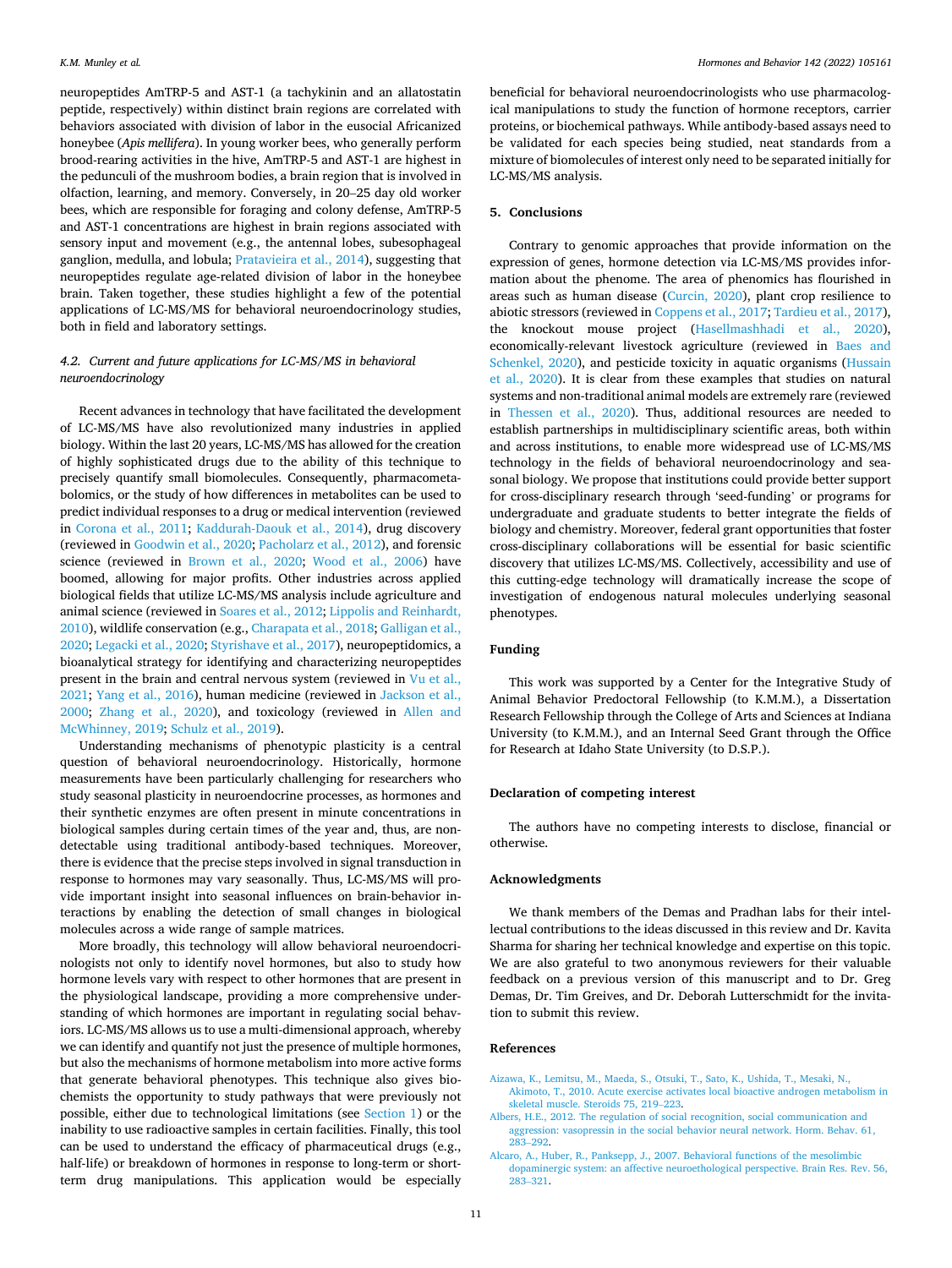<span id="page-11-0"></span>[Allen, D.R., McWhinney, B.C., 2019. Quadrupole time-of-flight mass spectrometry: a](http://refhub.elsevier.com/S0018-506X(22)00055-1/rf202203170650071553)  [paradigm shift in toxicology screening applications. Clin. Biochem. Rev. 40,](http://refhub.elsevier.com/S0018-506X(22)00055-1/rf202203170650071553) 135–[146](http://refhub.elsevier.com/S0018-506X(22)00055-1/rf202203170650071553).

[Alomary, A.A., Fitzgerald, R.I., Purdy, R.H., 2001. Neurosteroid analysis. Int. Rev.](http://refhub.elsevier.com/S0018-506X(22)00055-1/rf202203170703308475) [Neurobiol. 46, 97](http://refhub.elsevier.com/S0018-506X(22)00055-1/rf202203170703308475)–115.

[America, A.H.P., Cordewener, J.H.G., 2008. Comparative LC-MS: a landscape of peaks](http://refhub.elsevier.com/S0018-506X(22)00055-1/rf202203170703317185)  [and valleys. Proteomics 8, 731](http://refhub.elsevier.com/S0018-506X(22)00055-1/rf202203170703317185)–749.

[Baes, C., Schenkel, F., 2020. The future of phenomics. Anim. Front. 10, 4](http://refhub.elsevier.com/S0018-506X(22)00055-1/rf202203170650286880)–5. [Ball, G.F., Balthazart, J., 2010. Japanese quail as a model system for studying the](http://refhub.elsevier.com/S0018-506X(22)00055-1/rf202203170703327360)

[neuroendocrine control of reproductive and social behaviors. ILAR J. 51, 310](http://refhub.elsevier.com/S0018-506X(22)00055-1/rf202203170703327360)–325. [Balthazart, J., 2020. How technical progress reshaped behavioral neuroendocrinology](http://refhub.elsevier.com/S0018-506X(22)00055-1/rf202203170703392712)  [during the last 50 years...and some methodological remarks. Horm. Behav. 118,](http://refhub.elsevier.com/S0018-506X(22)00055-1/rf202203170703392712) [104682](http://refhub.elsevier.com/S0018-506X(22)00055-1/rf202203170703392712).

[Balthazart, J., Baillien, M., Ball, G.F., 2005. Interactions between kinases and](http://refhub.elsevier.com/S0018-506X(22)00055-1/rf202203170703413264)  [phosphatases in the rapid control of brain aromatase. J. Neuroendocrinol. 17,](http://refhub.elsevier.com/S0018-506X(22)00055-1/rf202203170703413264)  553–[559](http://refhub.elsevier.com/S0018-506X(22)00055-1/rf202203170703413264).

[Balthazart, J., Baillien, M., Charlier, T.D., Cornil, C.A., Ball, G.F., 2003. Multiple](http://refhub.elsevier.com/S0018-506X(22)00055-1/rf202203170703430745)  [mechanisms control brain aromatase activity at the genomic and non-genomic level.](http://refhub.elsevier.com/S0018-506X(22)00055-1/rf202203170703430745)  [J. Steroid Biochem. Mol. Biol. 86, 367](http://refhub.elsevier.com/S0018-506X(22)00055-1/rf202203170703430745)–379.

[Balthazart, J., Baillien, M., Cornil, C.A., Ball, G.F., 2004. Preoptic aromatase modulates](http://refhub.elsevier.com/S0018-506X(22)00055-1/rf202203170703438207)  [male sexual behavior: slow and fast mechanisms of action. Physiol. Behav. 83,](http://refhub.elsevier.com/S0018-506X(22)00055-1/rf202203170703438207)  247–[270](http://refhub.elsevier.com/S0018-506X(22)00055-1/rf202203170703438207).

[Bass, A.H., Grober, M.S., 2009. Reproductive plasticity in fish: evolutionary lability in](http://refhub.elsevier.com/S0018-506X(22)00055-1/rf202203170701530311) [the patterning of neuroendocrine and behavioral traits underlying divergent sexual](http://refhub.elsevier.com/S0018-506X(22)00055-1/rf202203170701530311)  [phenotypes. In: Pfaff, D.W. \(Ed.\), Hormones, Brain and Behavior, 2 ed, pp. 579](http://refhub.elsevier.com/S0018-506X(22)00055-1/rf202203170701530311)–609.

Beach, F.A., 1976. Sexual attractivity, proceptivity, and receptivity in female mammals. Horm. Behav. 7 (1), 105–138. [https://doi.org/10.1016/0018-506x\(76\)90008-8](https://doi.org/10.1016/0018-506x(76)90008-8).

[Bennett, B.D., Yuan, J., Kimball, E.H., Rabinowitz, J.D., 2008. Absolute quantitation of](http://refhub.elsevier.com/S0018-506X(22)00055-1/rf202203170706456844) [intracellular metabolite concentrations by an isotope ratio-based approach. Nat.](http://refhub.elsevier.com/S0018-506X(22)00055-1/rf202203170706456844)  [Protoc. 3, 1299](http://refhub.elsevier.com/S0018-506X(22)00055-1/rf202203170706456844)–1311.

[Brain, P.F., 1979. Annual Research Reviews, Volume 2: Hormones and Aggression. Eden](http://refhub.elsevier.com/S0018-506X(22)00055-1/rf202203170702025640)  [Press, Montreal](http://refhub.elsevier.com/S0018-506X(22)00055-1/rf202203170702025640).

[Breton, T.S., DiMaggio, M.A., Sower, S.A., Berlinsky, D.L., 2015. Brain aromatase](http://refhub.elsevier.com/S0018-506X(22)00055-1/rf202203170653428110)  [\(cyp19a1b\) and gonadotropin releasing hormone \(gnrh2 and gnrh3\) expression](http://refhub.elsevier.com/S0018-506X(22)00055-1/rf202203170653428110) [during reproductive development and sex change in black sea bass \(](http://refhub.elsevier.com/S0018-506X(22)00055-1/rf202203170653428110)*Centropristis striata*[\). Comp. Biochem. Physiol. A Mol. Integr. Physiol. 181, 45](http://refhub.elsevier.com/S0018-506X(22)00055-1/rf202203170653428110)–53.

[Brocca, M.E., Garcia-Segura, L.M., 2018. Non-reproductive functions of aromatase in the](http://refhub.elsevier.com/S0018-506X(22)00055-1/rf202203170653452653)  [central nervous system under physiological and pathological conditions. Cell. Mol.](http://refhub.elsevier.com/S0018-506X(22)00055-1/rf202203170653452653) [Neurobiol. 39, 473](http://refhub.elsevier.com/S0018-506X(22)00055-1/rf202203170653452653)–481.

[Brown, H.M., McDaniel, T.J., Fedick, P.W., Mulligan, C.C., 2020. The current role of](http://refhub.elsevier.com/S0018-506X(22)00055-1/rf202203170706481988) [mass spectrometry in forensics and future prospects. Anal. Methods 12, 3974](http://refhub.elsevier.com/S0018-506X(22)00055-1/rf202203170706481988)–3997.

[Bull, H., Murray, P.G., Thomas, D., Fraser, A.M., Nelson, P.N., 2002. Acid phosphatases.](http://refhub.elsevier.com/S0018-506X(22)00055-1/rf202203170653465759)  [J. Clin. Pathol. 55, 65](http://refhub.elsevier.com/S0018-506X(22)00055-1/rf202203170653465759)–72.

[Caldwell, H.K., Albers, H.E., 2004. Effect of photoperiod on vasopressin-induced](http://refhub.elsevier.com/S0018-506X(22)00055-1/rf202203170703460470) [aggression in Syrian hamsters. Horm. Behav. 46, 444](http://refhub.elsevier.com/S0018-506X(22)00055-1/rf202203170703460470)–449.

[Callard, G.V., Hoffman, R.A., Petro, Z., Ryan, K.J., 1979. In vitro aromatization and other](http://refhub.elsevier.com/S0018-506X(22)00055-1/rf202203170703471068)  [androgen transformations in the brain of the hamster. Biol. Reprod. 21, 33](http://refhub.elsevier.com/S0018-506X(22)00055-1/rf202203170703471068)–38.

[Canoine, V., Fusani, L., Schlinger, B.A., Hau, M., 2007. Low sex steroids, high steroid](http://refhub.elsevier.com/S0018-506X(22)00055-1/rf202203170653475162)  [receptors: increasing the sensitivity of the nonreproductive brain. J. Neurobiol. 67,](http://refhub.elsevier.com/S0018-506X(22)00055-1/rf202203170653475162)  57–[67](http://refhub.elsevier.com/S0018-506X(22)00055-1/rf202203170653475162).

[Casagrande, S., Hau, M., 2018. Enzymatic antioxidants but not baseline glucocorticoids](http://refhub.elsevier.com/S0018-506X(22)00055-1/rf202203170653487712)  mediate the reproduction–[survival trade-off in a wild bird. Proc. R. Soc. Lond. Ser. B](http://refhub.elsevier.com/S0018-506X(22)00055-1/rf202203170653487712)  [Biol. Sci. 285, 20182141](http://refhub.elsevier.com/S0018-506X(22)00055-1/rf202203170653487712).

[Castagna, C., Absil, P., Foidart, A., Balthazart, J., 1998. Systemic and](http://refhub.elsevier.com/S0018-506X(22)00055-1/rf202203170703475231) 

[intracerebroventricular injections of vasotocin inhibit appetitive and consummatory](http://refhub.elsevier.com/S0018-506X(22)00055-1/rf202203170703475231)  [components of male sexual behavior in japanese quail. Behav. Neurosci. 112,](http://refhub.elsevier.com/S0018-506X(22)00055-1/rf202203170703475231) 233–[250](http://refhub.elsevier.com/S0018-506X(22)00055-1/rf202203170703475231).

[Castel, M., Morris, J.F., 1988. The neurophysin-containing innervation of the forebrain of](http://refhub.elsevier.com/S0018-506X(22)00055-1/rf202203170703485266)  [the mouse. Neuroscience 24, 937](http://refhub.elsevier.com/S0018-506X(22)00055-1/rf202203170703485266)–966.

[Charapata, P., Horstmann, L., Jannasch, A., Misarti, N., 2018. A novel method to](http://refhub.elsevier.com/S0018-506X(22)00055-1/rf202203170703491941)  [measure steroid hormone concentrations in walrus bone from archaeological,](http://refhub.elsevier.com/S0018-506X(22)00055-1/rf202203170703491941) [historical, and modern time periods using liquid chromatography/tandem mass](http://refhub.elsevier.com/S0018-506X(22)00055-1/rf202203170703491941) [spectrometry. Rapid Commun. Mass Spectrom. 32, 1999](http://refhub.elsevier.com/S0018-506X(22)00055-1/rf202203170703491941)–2023.

[Charlier, T.D., Newman, A.E., Heimovics, S.A., Po, K.W., Saldanha, C.J., Soma, K.K.,](http://refhub.elsevier.com/S0018-506X(22)00055-1/rf202203170653497270)  [2011. Rapid effects of aggressive interactions on aromatase activity and oestradiol in](http://refhub.elsevier.com/S0018-506X(22)00055-1/rf202203170653497270)  [discrete brain regions of wild male white-crowned sparrows. J. Neuroendocrinol. 23,](http://refhub.elsevier.com/S0018-506X(22)00055-1/rf202203170653497270)  742–[753](http://refhub.elsevier.com/S0018-506X(22)00055-1/rf202203170653497270).

[Cohen, R.E., Wade, J., 2010a. Aromatase mRNA in the brain of adult green anole lizards:](http://refhub.elsevier.com/S0018-506X(22)00055-1/rf202203170653505753)  [effects of sex and season. J. Neuroendocrinol. 23, 254](http://refhub.elsevier.com/S0018-506X(22)00055-1/rf202203170653505753)–260.

[Cohen, R.E., Wade, J., 2010b. Testosterone selectively affects aromatase and 5](http://refhub.elsevier.com/S0018-506X(22)00055-1/rf202203170703500558)α[reductase activities in the green anole lizard brain. Gen. Comp. Endocrinol. 166,](http://refhub.elsevier.com/S0018-506X(22)00055-1/rf202203170703500558)  128–[133](http://refhub.elsevier.com/S0018-506X(22)00055-1/rf202203170703500558).

[Comito, D., Pradhan, D.S., Karleen, B.J., Schlinger, B.A., 2016. Region-specific rapid](http://refhub.elsevier.com/S0018-506X(22)00055-1/rf202203170703503215)  [regulation of aromatase activity in zebra finch brain. J. Neurochem. 136,](http://refhub.elsevier.com/S0018-506X(22)00055-1/rf202203170703503215)  [1177](http://refhub.elsevier.com/S0018-506X(22)00055-1/rf202203170703503215)–1185.

Coppens, F., Wuyts, N., Inzé, D., Dhondt, S., 2017. Unlocking the potential of plant [phenotyping through integration and data-driven approaches. Curr. Opin. Syst. Biol.](http://refhub.elsevier.com/S0018-506X(22)00055-1/rf202203170703511500)  [4, 58](http://refhub.elsevier.com/S0018-506X(22)00055-1/rf202203170703511500)–63.

[Cornil, C.A., Charlier, T.D., 2010. Rapid behavioural effects of oestrogens and fast](http://refhub.elsevier.com/S0018-506X(22)00055-1/rf202203170703517673) [regulation of their local synthesis by brain aromatase. J. Neuroendocrinol. 22,](http://refhub.elsevier.com/S0018-506X(22)00055-1/rf202203170703517673) 664–[673](http://refhub.elsevier.com/S0018-506X(22)00055-1/rf202203170703517673).

[Corona, G., Rizzolio, F., Giordano, A., Toffoli, G., 2011. Pharmaco-metabolomics: an](http://refhub.elsevier.com/S0018-506X(22)00055-1/rf202203170706124451) emerging "omics" [tool for the personalization of anticancer treatments and](http://refhub.elsevier.com/S0018-506X(22)00055-1/rf202203170706124451)  [identification of new valuable therapeutic targets. J. Cell. Physiol. 227, 2827](http://refhub.elsevier.com/S0018-506X(22)00055-1/rf202203170706124451)–2831.

[Corporation, W., 2012. In: Waters Quality Parts](http://refhub.elsevier.com/S0018-506X(22)00055-1/rf202203170706127934)®, Chromatography Columns and [Supplies Catalog, Milton, MA, p. 408](http://refhub.elsevier.com/S0018-506X(22)00055-1/rf202203170706127934).

[Crews, D., 2003. The development of phenotypic plasticity: where biology and](http://refhub.elsevier.com/S0018-506X(22)00055-1/rf202203170703533142) [psychology meet. Dev. Psychobiol. 43, 1](http://refhub.elsevier.com/S0018-506X(22)00055-1/rf202203170703533142)–10.

[Cross, T.G., Hornshaw, M.P., 2016. Can LC and LC-MS ever replace immunoassays?](http://refhub.elsevier.com/S0018-506X(22)00055-1/rf202203170706494140) [J. Appl. Bioanal. 2, 108](http://refhub.elsevier.com/S0018-506X(22)00055-1/rf202203170706494140)–116.

[Cunningham, R.L., Lumia, A.R., McGinnis, M.Y., 2012. Androgen receptors, sex](http://refhub.elsevier.com/S0018-506X(22)00055-1/rf202203170706493984) [behavior, and aggression. Neuroendocrinology 96, 131](http://refhub.elsevier.com/S0018-506X(22)00055-1/rf202203170706493984)–140.

[Curcin, V., 2020. Why does human phenomics matter today? Learn. Health Syst. 4, 1](http://refhub.elsevier.com/S0018-506X(22)00055-1/rf202203170706453719)–3. [Dawson, A., King, V.M., Bentley, G.E., Ball, G.F., 2001. Photoperiodic control of](http://refhub.elsevier.com/S0018-506X(22)00055-1/rf202203170703556202)  [seasonality in birds. J. Biol. Rhythm. 16, 365](http://refhub.elsevier.com/S0018-506X(22)00055-1/rf202203170703556202)–380.

[De Haes, W., Van Sinay, E., Detienne, G., Temmerman, L., Schoofs, L., Boonen, K., 2015.](http://refhub.elsevier.com/S0018-506X(22)00055-1/rf202203170654183620)  [Functional neuropeptidomics in invertebrates. Biochim. Biophys. Acta Biochim](http://refhub.elsevier.com/S0018-506X(22)00055-1/rf202203170654183620) [Biophys Acta 1854, 812](http://refhub.elsevier.com/S0018-506X(22)00055-1/rf202203170654183620)–826.

[Demas, G.E., Cooper, M.A., Albers, H.E., Soma, K.K., 2007. Novel mechanisms](http://refhub.elsevier.com/S0018-506X(22)00055-1/rf202203170702153998) [underlying neuroendocrine regulation of aggression: a synthesis of rodent, avian,](http://refhub.elsevier.com/S0018-506X(22)00055-1/rf202203170702153998) [and primate studies. In: Blaustein, J.D. \(Ed.\), Behavioral Neurochemistry and](http://refhub.elsevier.com/S0018-506X(22)00055-1/rf202203170702153998) [Neuroendocrinology, pp. 337](http://refhub.elsevier.com/S0018-506X(22)00055-1/rf202203170702153998)–372.

[Dewan, A.K., Maruska, K.P., Tricas, T.C., 2008. Arginine vasotocin neuronal phenotypes](http://refhub.elsevier.com/S0018-506X(22)00055-1/rf202203170703566277)  [among congeneric territorial and shoaling reef butterflyfishes: species, sex and](http://refhub.elsevier.com/S0018-506X(22)00055-1/rf202203170703566277)  [reproductive season comparisons. J. Neuroendocrinol. 20, 1382](http://refhub.elsevier.com/S0018-506X(22)00055-1/rf202203170703566277)–1394.

[Do Rego, J.L., Seong, J.Y., Burel, D., Leprince, J., Vaudry, D., Luu-The, V., Tonon, M.C.,](http://refhub.elsevier.com/S0018-506X(22)00055-1/rf202203170654216785)  [Tsutsui, K., Pelletier, G., Vaudry, H., 2012. Regulation of neurosteroid biosynthesis](http://refhub.elsevier.com/S0018-506X(22)00055-1/rf202203170654216785)  [by neurotransmitters and neuropeptides. Front. Endocrinol. 3, 4](http://refhub.elsevier.com/S0018-506X(22)00055-1/rf202203170654216785).

Eastman, G., Valiño, G., Radío, S., Young, R.L., Quintana, L., Zakon, H.H., Hofmann, H. [A., Sotelo-Silveira, J., Silva, A.C., 2020. Brain transcriptomics of agonistic behaviour](http://refhub.elsevier.com/S0018-506X(22)00055-1/rf202203170654214754)  in the weakly electric fish *Gymnotus omarorum*[, a wild teleost model of non-breeding](http://refhub.elsevier.com/S0018-506X(22)00055-1/rf202203170654214754)  [aggression. Sci. Rep. 10, 9496](http://refhub.elsevier.com/S0018-506X(22)00055-1/rf202203170654214754).

[Edmondson, D.E., Gadda, G., 2011. Guidelines for the functional analysis of engineered](http://refhub.elsevier.com/S0018-506X(22)00055-1/rf202203170654372466)  [and mutant enzymes. In: Lutz, S., Bornscheuer, U.T. \(Eds.\), Protein Engineering](http://refhub.elsevier.com/S0018-506X(22)00055-1/rf202203170654372466)  [Handbook, 1 ed. Wiley-VCH, pp. 1](http://refhub.elsevier.com/S0018-506X(22)00055-1/rf202203170654372466)–14.

[Ericsson, M., Fallahsharoudi, A., Bergquist, J., Kushnir, M.M., Jensen, P., 2014.](http://refhub.elsevier.com/S0018-506X(22)00055-1/rf202203170654389932) [Domestication effects on behavioural and hormonal responses to acute stress in](http://refhub.elsevier.com/S0018-506X(22)00055-1/rf202203170654389932) [chickens. Physiol. Behav. 131, 161](http://refhub.elsevier.com/S0018-506X(22)00055-1/rf202203170654389932)–169.

[Foidart, A., Harada, N., Balthazart, J., 1994. Effects of steroidal and non steroidal](http://refhub.elsevier.com/S0018-506X(22)00055-1/rf202203170703573621) [aromatase inhibitors on sexual behavior and aromatase-immunoreactive cells and](http://refhub.elsevier.com/S0018-506X(22)00055-1/rf202203170703573621)  [fibers in the quail brain. Brain Res. 657, 105](http://refhub.elsevier.com/S0018-506X(22)00055-1/rf202203170703573621)–123.

[Forlano, P.M., Sisneros, J.A., Rohmann, K.N., Bass, A.H., 2015. Neuroendocrine control](http://refhub.elsevier.com/S0018-506X(22)00055-1/rf202203170706499085)  [of seasonal plasticity in the auditory and vocal systems of fish. Front.](http://refhub.elsevier.com/S0018-506X(22)00055-1/rf202203170706499085)  [Neuroendocrinol. 37, 129](http://refhub.elsevier.com/S0018-506X(22)00055-1/rf202203170706499085)–145.

[Freeman, L.M., Rissman, E.F., 1996. Neural aromatization and the control of sexual](http://refhub.elsevier.com/S0018-506X(22)00055-1/rf202203170706524601) [behavior. Trends Endocrinol. Metab. 7, 334](http://refhub.elsevier.com/S0018-506X(22)00055-1/rf202203170706524601)–338.

[Freking, F., Nazairians, T., Schlinger, B.A., 2000. The expression of the sex steroid](http://refhub.elsevier.com/S0018-506X(22)00055-1/rf202203170703588204)synthesizing enzymes CYP11A1, 3β[-HSD, CYP17, and CYP19 in gonads and adrenals](http://refhub.elsevier.com/S0018-506X(22)00055-1/rf202203170703588204)  [of adult and developing zebra finches. Gen. Comp. Endocrinol. 119, 140](http://refhub.elsevier.com/S0018-506X(22)00055-1/rf202203170703588204)–151.

[Fuxjager, M.J., Mast, G., Becker, E.A., Marler, C.A., 2009. The 'home advantage](http://refhub.elsevier.com/S0018-506X(22)00055-1/rf202203170703599766)' is [necessary for a full winner effect and changes in post-encounter testosterone. Horm.](http://refhub.elsevier.com/S0018-506X(22)00055-1/rf202203170703599766)  [Behav. 56, 214](http://refhub.elsevier.com/S0018-506X(22)00055-1/rf202203170703599766)–219.

[Galligan, T.M., Boggs, A.S.P., Balmer, B.C., Rowles, T., Smith, C.R., Townsend, F.,](http://refhub.elsevier.com/S0018-506X(22)00055-1/rf202203170706535147)  [Wells, R.S., Kellar, N.M., Zolman, E.S., Schwacke, L.H., 2020. Blubber steroid](http://refhub.elsevier.com/S0018-506X(22)00055-1/rf202203170706535147)  [hormone profiles as indicators of physiological state in free-ranging common](http://refhub.elsevier.com/S0018-506X(22)00055-1/rf202203170706535147) bottlenose dolphins (*Tursiops truncatus*[\). Comp. Biochem. Physiol. A Mol. Integr.](http://refhub.elsevier.com/S0018-506X(22)00055-1/rf202203170706535147) [Physiol. 239, 110583](http://refhub.elsevier.com/S0018-506X(22)00055-1/rf202203170706535147).

[Goodson, J.L., 2005. The vertebrate social behavior network: evolutionary themes and](http://refhub.elsevier.com/S0018-506X(22)00055-1/rf202203170704009353)  [variations. Horm. Behav. 48, 11](http://refhub.elsevier.com/S0018-506X(22)00055-1/rf202203170704009353)–22.

[Goodson, J.L., Bass, A.H., 2001. Social behavior functions and related anatomical](http://refhub.elsevier.com/S0018-506X(22)00055-1/rf202203170706582759) [characteristics of vasotocin/vasopressin systems in vertebrates. Brain Res. Rev. 35,](http://refhub.elsevier.com/S0018-506X(22)00055-1/rf202203170706582759)  246–[265](http://refhub.elsevier.com/S0018-506X(22)00055-1/rf202203170706582759).

[Goodwin, R.J.A., Takats, Z., Bunch, J., 2020. A critical and concise review of mass](http://refhub.elsevier.com/S0018-506X(22)00055-1/rf202203170654404344) [spectrometry applied to imaging in drug discovery. SLAS Discov. 25, 963](http://refhub.elsevier.com/S0018-506X(22)00055-1/rf202203170654404344)–976.

[Gravitte, A., Archibald, T., Cobble, A., Kennard, B., Brown, S., 2021. Liquid](http://refhub.elsevier.com/S0018-506X(22)00055-1/rf202203170654484596)  [chromatography-mass spectrometry applications for quantification of endogenous](http://refhub.elsevier.com/S0018-506X(22)00055-1/rf202203170654484596) [sex hormones. Biomed. Chromatogr. 35, e5036.](http://refhub.elsevier.com/S0018-506X(22)00055-1/rf202203170654484596)

[Hasellmashhadi, H., Mason, J.C., Mallon, A.M., Smedley, D., Meehan, T.F.,](http://refhub.elsevier.com/S0018-506X(22)00055-1/rf202203170654492491) [Parkinson, H., 2020. OpenStats: a robust and scalable software package for](http://refhub.elsevier.com/S0018-506X(22)00055-1/rf202203170654492491)

[reproducible analysis of high-throughput phenomic data. PLoS ONE 15, e0242933.](http://refhub.elsevier.com/S0018-506X(22)00055-1/rf202203170654492491) [Heimovics, S.A., Merritt, J.R., Jalabert, C., Ma, C., Maney, D.L., Soma, K.K., 2018. Rapid](http://refhub.elsevier.com/S0018-506X(22)00055-1/rf202203170704022947)  effects of 17β[-estradiol on aggressive behavior in songbirds: environmental and](http://refhub.elsevier.com/S0018-506X(22)00055-1/rf202203170704022947) [genetic influences. Horm. Behav. 104, 41](http://refhub.elsevier.com/S0018-506X(22)00055-1/rf202203170704022947)–51.

[Heimovics, S.A., Prior, N.H., Ma, C., Soma, K.K., 2016. Rapid effects of an aggressive](http://refhub.elsevier.com/S0018-506X(22)00055-1/rf202203170654500460) [interaction on dehydroepiandrosterone, testosterone and oestradiol levels in the](http://refhub.elsevier.com/S0018-506X(22)00055-1/rf202203170654500460)  [male song sparrow brain: a seasonal comparison. J. Neuroendocrinol. 28, 12345](http://refhub.elsevier.com/S0018-506X(22)00055-1/rf202203170654500460).

[Hirotsu, C., Tufik, S., Andersen, M.L., 2015. Interactions between sleep, stress, and](http://refhub.elsevier.com/S0018-506X(22)00055-1/rf202203170704023885) [metabolism: from physiological to pathological conditions. Sleep Sci 8, 143](http://refhub.elsevier.com/S0018-506X(22)00055-1/rf202203170704023885)–152.

[Hoffmann, E., Walstad, A., Karlsson, J., Olsson, P.E., Borg, B., 2012. Androgen receptor](http://refhub.elsevier.com/S0018-506X(22)00055-1/rf202203170655046834)[beta mRNA levels in different tissues in breeding and post-breeding male and female](http://refhub.elsevier.com/S0018-506X(22)00055-1/rf202203170655046834)  sticklebacks, *Gasterosteus aculeatus*[. Reprod. Biol. Endocrinol. 10, 23.](http://refhub.elsevier.com/S0018-506X(22)00055-1/rf202203170655046834)

[Hussain, A., Audira, G., Malhotra, N., Uapipatanakul, B., Chen, J.R., Lai, Y.H., Huang, J.](http://refhub.elsevier.com/S0018-506X(22)00055-1/rf202203170715152581)  [C., Chen, K.H.C., Lai, H.T., Hsiao, C.D., 2020. Multiple screening of pesticides](http://refhub.elsevier.com/S0018-506X(22)00055-1/rf202203170715152581) [toxicity in zebrafish and daphnia based on locomotor activity alterations.](http://refhub.elsevier.com/S0018-506X(22)00055-1/rf202203170715152581) [Biomolecules 10, 1224](http://refhub.elsevier.com/S0018-506X(22)00055-1/rf202203170715152581).

[Jackson, P.E., Scholl, P.F., Groopman, J.D., 2000. Mass spectrometry for genotyping: an](http://refhub.elsevier.com/S0018-506X(22)00055-1/rf202203170706582134)  [emerging tool for molecular medicine. Mol. Med. Today 6, 271](http://refhub.elsevier.com/S0018-506X(22)00055-1/rf202203170706582134)–276.

[Jalabert, C., Ma, C., Soma, K.K., 2021. Profiling of systemic and brain steroids in male](http://refhub.elsevier.com/S0018-506X(22)00055-1/rf202203170655060534)  [songbirds: seasonal changes in neurosteroids. J. Neuroendocrinol. 33, e12922](http://refhub.elsevier.com/S0018-506X(22)00055-1/rf202203170655060534).

[Jalabert, C., Munley, K.M., Demas, G.E., Soma, K.K., 2018. Aggressive behavior. In:](http://refhub.elsevier.com/S0018-506X(22)00055-1/rf202203170655252280) [Skinner, M.K. \(Ed.\), Encyclopedia of Reproduction, 2 ed. Academic Press: Elsevier,](http://refhub.elsevier.com/S0018-506X(22)00055-1/rf202203170655252280)  [pp. 242](http://refhub.elsevier.com/S0018-506X(22)00055-1/rf202203170655252280)–247.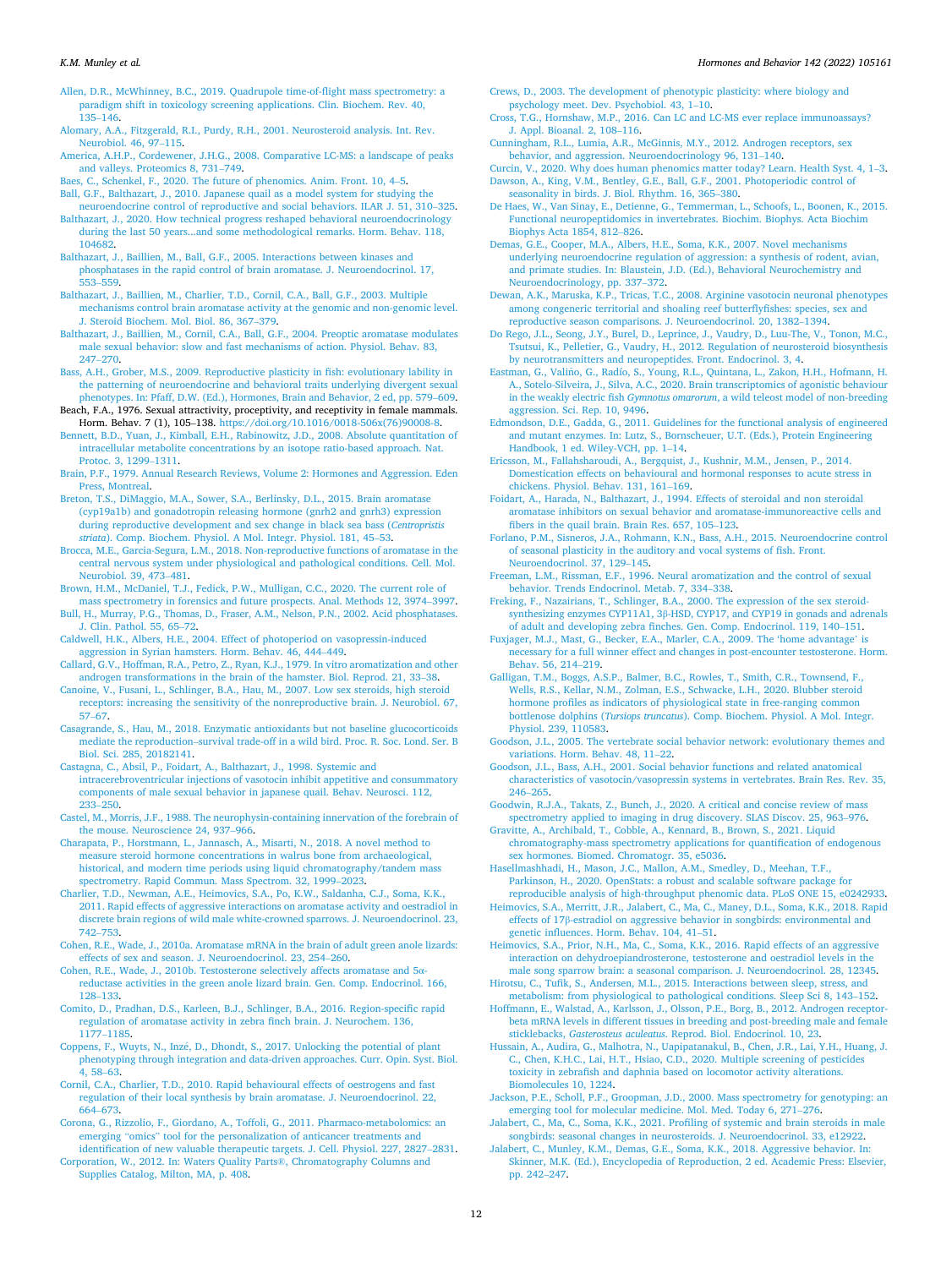<span id="page-12-0"></span>[Jalabert, C., Quintana, L., Pessina, P., Silva, A.C., 2015. Extra-gonadal steroids modulate](http://refhub.elsevier.com/S0018-506X(22)00055-1/rf202203170655266978)  [non-breeding territorial aggression in weakly electric fish. Horm. Behav. 72, 60](http://refhub.elsevier.com/S0018-506X(22)00055-1/rf202203170655266978)–67.

[Jasnow, A.M., Huhman, K.L., Bartness, T.J., Demas, G.E., 2000. Short-day increases in](http://refhub.elsevier.com/S0018-506X(22)00055-1/rf202203170707011645) [aggression are inversely related to circulating testosterone concentrations in male](http://refhub.elsevier.com/S0018-506X(22)00055-1/rf202203170707011645)  siberian hamsters (*Phodopus sungorus*[\). Horm. Behav. 38, 102](http://refhub.elsevier.com/S0018-506X(22)00055-1/rf202203170707011645)–110.

- Kaddurah-Daouk, R., Weinshilboum, R.M., Pharmacometabolomics Research Network, 2014. Pharmacometabolomics: implications for clinical pharmacology and systems pharmacology. Clin. Phrmacol. Ther. 95 (2), 154–167. [https://doi.org/10.1038/](https://doi.org/10.1038/clpt.2013.217)  [clpt.2013.217.](https://doi.org/10.1038/clpt.2013.217)
- [Kelly, A.M., Wilson, L.C., 2020. Aggression: perspectives from social and systems](http://refhub.elsevier.com/S0018-506X(22)00055-1/rf202203170704046918)  [neuroscience. Horm. Behav. 123, 104523](http://refhub.elsevier.com/S0018-506X(22)00055-1/rf202203170704046918).
- [Ketterson, E.D., Nolan, V., 1992. Hormones and life histories: an integrative approach.](http://refhub.elsevier.com/S0018-506X(22)00055-1/rf202203170655272843)  [Am. Nat. 140, S33](http://refhub.elsevier.com/S0018-506X(22)00055-1/rf202203170655272843)–S62.
- [Kibaly, C., Patte-Mensah, C., Mensah-Nyagan, A.G., 2005. Molecular and neurochemical](http://refhub.elsevier.com/S0018-506X(22)00055-1/rf202203170704058997)  [evidence for the biosynthesis of dehydroepiandrosterone in the adult rat spinal cord.](http://refhub.elsevier.com/S0018-506X(22)00055-1/rf202203170704058997)  [J. Neurochem. 93, 1220](http://refhub.elsevier.com/S0018-506X(22)00055-1/rf202203170704058997)–1230.
- [Kramer, K.M., Simmons, J.L., Freeman, D.A., 2008. Photoperiod alters central](http://refhub.elsevier.com/S0018-506X(22)00055-1/rf202203170704063481)  distribution of estrogen receptor  $\alpha$  in brain regions that regulate aggression. Horm. [Behav. 53, 358](http://refhub.elsevier.com/S0018-506X(22)00055-1/rf202203170704063481)–365.
- [Krohmer, R.W., 2020. Courtship in the male red-sided garter snake is dependent on](http://refhub.elsevier.com/S0018-506X(22)00055-1/rf202203170704071998)  [neural aromatase activity during winter dormancy. J. Exp. Zool. A Ecol. Integr.](http://refhub.elsevier.com/S0018-506X(22)00055-1/rf202203170704071998) [Physiol. 333, 275](http://refhub.elsevier.com/S0018-506X(22)00055-1/rf202203170704071998)–283.
- [Krohmer, R.W., Jurkovic, J., 2020. Neuronal plasticity in the forebrain of the male red](http://refhub.elsevier.com/S0018-506X(22)00055-1/rf202203170704082177)[sided garter snake: effect of season, low temperature dormancy, and hormonal status](http://refhub.elsevier.com/S0018-506X(22)00055-1/rf202203170704082177)  [on dendritic spine density. Physiol. Behav. 215, 112789](http://refhub.elsevier.com/S0018-506X(22)00055-1/rf202203170704082177).
- [Krohmer, R.W., Lutterschmidt, D.I., 2011. Environmental and neuroendorcrine control of](http://refhub.elsevier.com/S0018-506X(22)00055-1/rf202203170655297665)  [reproduction in snakes. In: Aldridge, R.D., Sever, D.M. \(Eds.\), Reproductive Biology](http://refhub.elsevier.com/S0018-506X(22)00055-1/rf202203170655297665)  [and Phylogeny of Snakes. CRC Press, Boca Raton, pp. 289](http://refhub.elsevier.com/S0018-506X(22)00055-1/rf202203170655297665)–347.
- [Kulczykowska, E., Cardoso, S.C., Gozdowska, M., Andr](http://refhub.elsevier.com/S0018-506X(22)00055-1/rf202203170704094999)é, G.I., Paula, J.R., Ślebioda, M., [Oliveira, R.F., Soares, M.C., 2015. Brain levels of nonapeptides in four labrid fish](http://refhub.elsevier.com/S0018-506X(22)00055-1/rf202203170704094999)  [species with different levels of mutualistic behavior. Gen. Comp. Endocrinol. 222,](http://refhub.elsevier.com/S0018-506X(22)00055-1/rf202203170704094999)   $99 - 105.$  $99 - 105.$
- [Kusakabe, M., 2002. Characterization and expression of steroidogenic acute regulatory](http://refhub.elsevier.com/S0018-506X(22)00055-1/rf202203170655307635) [protein and MLN64 cDNAs in trout. Endocrinology 143, 2062](http://refhub.elsevier.com/S0018-506X(22)00055-1/rf202203170655307635)–2070.
- [Laredo, S.A., Orr, V.N., McMackin, M.Z., Trainor, B.C., 2014a. The effects of exogenous](http://refhub.elsevier.com/S0018-506X(22)00055-1/rf202203170704096412)  [melatonin and melatonin receptor blockade on aggression and estrogen-dependent](http://refhub.elsevier.com/S0018-506X(22)00055-1/rf202203170704096412) [gene expression in male California mice \(](http://refhub.elsevier.com/S0018-506X(22)00055-1/rf202203170704096412)*Peromyscus californicus*). Physiol. Behav. [128, 86](http://refhub.elsevier.com/S0018-506X(22)00055-1/rf202203170704096412)–91.
- [Laredo, S.A., Villalon Landeros, R., Dooley, J.C., Steinman, M.Q., Orr, V., Silva, A.L.,](http://refhub.elsevier.com/S0018-506X(22)00055-1/rf202203170707031403) [Crean, K.K., Robles, C.F., Trainor, B.C., 2013. Nongenomic effects of estradiol on](http://refhub.elsevier.com/S0018-506X(22)00055-1/rf202203170707031403)  [aggression under short day photoperiods. Horm. Behav. 64, 557](http://refhub.elsevier.com/S0018-506X(22)00055-1/rf202203170707031403)–565.
- [Laredo, S.A., Villalon Landeros, R., Trainor, B.C., 2014b. Rapid effects of estrogens on](http://refhub.elsevier.com/S0018-506X(22)00055-1/rf202203170704155711)  [behavior: environmental modulation and molecular mechanisms. Front.](http://refhub.elsevier.com/S0018-506X(22)00055-1/rf202203170704155711) [Neuroendocrinol. 35, 447](http://refhub.elsevier.com/S0018-506X(22)00055-1/rf202203170704155711)–458.
- [Legacki, E.L., Robeck, T.R., Steinman, K.J., Conley, A.J., 2020. Comparative analysis of](http://refhub.elsevier.com/S0018-506X(22)00055-1/rf202203170704175254)  [steroids in cyclic and pregnant killer whales, beluga whales and bottlenose dolphins](http://refhub.elsevier.com/S0018-506X(22)00055-1/rf202203170704175254)  [by liquid chromatography tandem mass spectrometry. Gen. Comp. Endocrinol. 285,](http://refhub.elsevier.com/S0018-506X(22)00055-1/rf202203170704175254)  [113273](http://refhub.elsevier.com/S0018-506X(22)00055-1/rf202203170704175254).
- [Lippolis, J.D., Reinhardt, T.A., 2010. Utility, limitations, and promise of proteomics in](http://refhub.elsevier.com/S0018-506X(22)00055-1/rf202203170704232561) [animal science. Vet. Immunol. Immunopathol. 138, 241](http://refhub.elsevier.com/S0018-506X(22)00055-1/rf202203170704232561)–251.
- Luu-The, V., Bélanger, A., Labrie, F., 2008. Androgen biosynthetic pathways in the [human prostate. Best Pract. Res. Clin. Endocrinol. Metab. 22, 207](http://refhub.elsevier.com/S0018-506X(22)00055-1/rf202203170704274054)–221.
- [Maruska, K.P., Mizobe, M.H., Tricas, T.C., 2007. Sex and seasonal co-variation of](http://refhub.elsevier.com/S0018-506X(22)00055-1/rf202203170655520889) [arginine vasotocin \(AVT\) and gonadotropin-releasing hormone \(GnRH\) neurons in](http://refhub.elsevier.com/S0018-506X(22)00055-1/rf202203170655520889)  [the brain of the halfspotted goby. Comp. Biochem. Physiol. A Mol. Integr. Physiol.](http://refhub.elsevier.com/S0018-506X(22)00055-1/rf202203170655520889) [147, 129](http://refhub.elsevier.com/S0018-506X(22)00055-1/rf202203170655520889)–144.
- [Maruska, K.P., Zhang, A., Neboori, A., Fernald, R.D., 2013. Social opportunity causes](http://refhub.elsevier.com/S0018-506X(22)00055-1/rf202203170704343291) [rapid transcriptional changes in the social behaviour network of the brain in an](http://refhub.elsevier.com/S0018-506X(22)00055-1/rf202203170704343291)  [african cichlid fish. J. Neuroendocrinol. 25, 145](http://refhub.elsevier.com/S0018-506X(22)00055-1/rf202203170704343291)–157.
- [Modi, M.E., Sahin, M., 2019. 6. A unified circuit for social behavior. Neurobiol. Learn.](http://refhub.elsevier.com/S0018-506X(22)00055-1/rf202203170702430397) [Mem. 165, 106920.](http://refhub.elsevier.com/S0018-506X(22)00055-1/rf202203170702430397)
- [Moore, F.L., Miller, L.J., 1983. Arginine vasotocin induces sexual behavior of newts by](http://refhub.elsevier.com/S0018-506X(22)00055-1/rf202203170707033850)  [acting on cells in the brain. Peptides 4, 97](http://refhub.elsevier.com/S0018-506X(22)00055-1/rf202203170707033850)–102.
- [Moore, F.L., Wood, R.E., Boyd, S.K., 1992. Sex steroids and vasotocin interact in a female](http://refhub.elsevier.com/S0018-506X(22)00055-1/rf202203170704343893)  amphibian (*Taricha granulosa*[\) to elicit female-like egg-laying behavior or male-like](http://refhub.elsevier.com/S0018-506X(22)00055-1/rf202203170704343893)  [courtship. Horm. Behav. 26, 156](http://refhub.elsevier.com/S0018-506X(22)00055-1/rf202203170704343893)–166.
- [Moosmang, S., Pitscheider, M., Sturm, S., Seger, C., Tilg, H., Halabalaki, M.,](http://refhub.elsevier.com/S0018-506X(22)00055-1/rf202203170704274835) [Stuppner, H., 2019. Metabolomic analysis - addressing NMR and LC-MS related](http://refhub.elsevier.com/S0018-506X(22)00055-1/rf202203170704274835)  [problems in human feces sample preparation. Clin. Chim. Acta 489, 169](http://refhub.elsevier.com/S0018-506X(22)00055-1/rf202203170704274835)–176.
- [Moyer, K.E., 1971. The Physiology of Hostility. Markham, Chicago](http://refhub.elsevier.com/S0018-506X(22)00055-1/rf202203170656016670).
- [Munley, K.M., Rendon, N.M., Demas, G.E., 2018. Neural androgen synthesis and](http://refhub.elsevier.com/S0018-506X(22)00055-1/rf202203170656028876) [aggression: insights from a seasonally breeding rodent. Front. Endocrinol. 9, 136](http://refhub.elsevier.com/S0018-506X(22)00055-1/rf202203170656028876).
- [Munley, K.M., Trinidad, J.C., Deyoe, J.E., Adaniya, C.H., Nowakowski, A.M., Ren, C.C.,](http://refhub.elsevier.com/S0018-506X(22)00055-1/rf202203170656040625)  [Murphy, G.V., Reinhart, J.M., Demas, G.E., 2021. Melatonin-dependent changes in](http://refhub.elsevier.com/S0018-506X(22)00055-1/rf202203170656040625) [neurosteroids are associated with increased aggression in a seasonally breeding](http://refhub.elsevier.com/S0018-506X(22)00055-1/rf202203170656040625) [rodent. J. Neuroendocrinol. 33, e12940](http://refhub.elsevier.com/S0018-506X(22)00055-1/rf202203170656040625).
- [Neal, J.K., Wade, J., 2007. Courtship and copulation in the adult male green anole:](http://refhub.elsevier.com/S0018-506X(22)00055-1/rf202203170656050951) [effects of season, hormone and female contact on reproductive behavior and](http://refhub.elsevier.com/S0018-506X(22)00055-1/rf202203170656050951) [morphology. Behav. Brain Res. 177, 177](http://refhub.elsevier.com/S0018-506X(22)00055-1/rf202203170656050951)–185.
- [Nelson, R.J., 2006. Biology of Aggression. Oxford University Press, New York.](http://refhub.elsevier.com/S0018-506X(22)00055-1/rf202203170656111368) [Nelson, R.J., Denlinger, D.L., Somers, D.E., 2010. Photoperiodism: The Biological](http://refhub.elsevier.com/S0018-506X(22)00055-1/rf202203170656167095)  [Calendar. Oxford University Press, New York](http://refhub.elsevier.com/S0018-506X(22)00055-1/rf202203170656167095).
- [Nelson, R.J., Gubernick, D.J., Blom, J.M., 1995. Influence of photoperiod, green food,](http://refhub.elsevier.com/S0018-506X(22)00055-1/rf202203170656182791) [and water availability on reproduction in male California mice \(](http://refhub.elsevier.com/S0018-506X(22)00055-1/rf202203170656182791)*Peromyscus californicus*[\). Physiol. Behav. 57, 1175](http://refhub.elsevier.com/S0018-506X(22)00055-1/rf202203170656182791)–1180.
- [Newman, S.W., 1999. The medial extended amygdala in male reproductive behavior: a](http://refhub.elsevier.com/S0018-506X(22)00055-1/rf202203170707034006) [node in the mammalian social behavior network. Ann. N. Y. Acad. Sci. 877,](http://refhub.elsevier.com/S0018-506X(22)00055-1/rf202203170707034006)  242–[257](http://refhub.elsevier.com/S0018-506X(22)00055-1/rf202203170707034006).
- [Nilsson, L.B., Eklund, G., 2007. Direct quantification in bioanalytical LC](http://refhub.elsevier.com/S0018-506X(22)00055-1/rf202203170707055199)–MS/MS using [internal calibration via analyte/stable isotope ratio. J. Pharm. Biomed. Anal. 43,](http://refhub.elsevier.com/S0018-506X(22)00055-1/rf202203170707055199)  [1094](http://refhub.elsevier.com/S0018-506X(22)00055-1/rf202203170707055199)–1099.
- [Norris, D., Carr, J., 2020. Vertebrate Endocrinology, 6 ed. Academic Press.](http://refhub.elsevier.com/S0018-506X(22)00055-1/rf202203170656254302) [O'Bryant, E.L., Wade, J., 2002. Seasonal and sexual dimorphisms in the green anole](http://refhub.elsevier.com/S0018-506X(22)00055-1/rf202203170704351692) [forebrain. Horm. Behav. 41, 384](http://refhub.elsevier.com/S0018-506X(22)00055-1/rf202203170704351692)–395.
- [O'Connell, L.A., Hofmann, H.A., 2011. The vertebrate mesolimbic reward system and](http://refhub.elsevier.com/S0018-506X(22)00055-1/rf202203170704349973)  [social behavior network: a comparative synthesis. J. Comp. Neurol. 519, 3599](http://refhub.elsevier.com/S0018-506X(22)00055-1/rf202203170704349973)–3639.
- [O'Connell, L.A., Hofmann, H.A., 2012. Evolution of a vertebrate social decision-making](http://refhub.elsevier.com/S0018-506X(22)00055-1/rf202203170704345455)  [network. Science 336, 1154](http://refhub.elsevier.com/S0018-506X(22)00055-1/rf202203170704345455)–1157.
- [Odekunle, E.A., Semmens, D.C., Martynyuk, N., Tinoco, A.B., Garewal, A.K., Patel, R.R.,](http://refhub.elsevier.com/S0018-506X(22)00055-1/rf202203170707072235)  Blowes, L.M., Zandawala, M., Delroisse, J., Slade, S.E., Scrivens, J.H., Egertová, M., [Elphick, M.R., 2019. Ancient role of vasopressin/oxytocin-type neuropeptides as](http://refhub.elsevier.com/S0018-506X(22)00055-1/rf202203170707072235)  [regulators of feeding revealed in an echinoderm. BMC Biol. 17, 60.](http://refhub.elsevier.com/S0018-506X(22)00055-1/rf202203170707072235)
- [Pacholarz, K.J., Garlish, R.A., Taylor, R.J., Barran, P.E., 2012. Mass spectrometry based](http://refhub.elsevier.com/S0018-506X(22)00055-1/rf202203170704381831)  tools to investigate protein–[ligand interactions for drug discovery. Chem. Soc. Rev.](http://refhub.elsevier.com/S0018-506X(22)00055-1/rf202203170704381831)  [41, 4335](http://refhub.elsevier.com/S0018-506X(22)00055-1/rf202203170704381831)–4355.
- [Payne, A.H., Hales, D.B., 2004. Overview of steroidogenic enzymes in the pathway from](http://refhub.elsevier.com/S0018-506X(22)00055-1/rf202203170704384175)  [cholesterol to active steroid hormones. Endocr. Rev. 25, 947](http://refhub.elsevier.com/S0018-506X(22)00055-1/rf202203170704384175)–970.
- [Peterson, R.S., Yarram, L., Schlinger, B.A., Saldanha, C.J., 2005. Aromatase is pre](http://refhub.elsevier.com/S0018-506X(22)00055-1/rf202203170656466120)[synaptic and sexually dimorphic in the adult zebra finch brain. Proc. R. Soc. Lond.](http://refhub.elsevier.com/S0018-506X(22)00055-1/rf202203170656466120)  [Ser. B Biol. Sci. 272, 2089](http://refhub.elsevier.com/S0018-506X(22)00055-1/rf202203170656466120)–2096.
- [Pirger, Z., Lubics, A., Reglodi, D., Laszlo, Z., Mark, L., Kiss, T., 2010. Mass spectrometric](http://refhub.elsevier.com/S0018-506X(22)00055-1/rf202203170707073734)  [analysis of activity-dependent changes of neuropeptide profile in the snail, Helix](http://refhub.elsevier.com/S0018-506X(22)00055-1/rf202203170707073734)  [pomatia. Neuropeptides 44, 475](http://refhub.elsevier.com/S0018-506X(22)00055-1/rf202203170707073734)–483.
- [Podwojski, K., Fritsch, A., Chamrad, D.C., Paul, W., Sitek, B., Stühler, K., Mutzel, P.,](http://refhub.elsevier.com/S0018-506X(22)00055-1/rf202203170656475820)  Stephan, C., Meyer, H.E., Urfer, W., Ickstadt, K., Rahnenföhrer, J., 2009. Retention [time alignment algorithms for LC/MS data must consider non-linear shifts.](http://refhub.elsevier.com/S0018-506X(22)00055-1/rf202203170656475820)  [Bioinformatics 25, 758](http://refhub.elsevier.com/S0018-506X(22)00055-1/rf202203170656475820)–764.
- [Pradhan, D.S., Connor, K.R., Pritchett, E.M., Grober, M.S., 2014a. Contextual modulation](http://refhub.elsevier.com/S0018-506X(22)00055-1/rf202203170704387925)  [of androgen effects on agonistic interactions. Horm. Behav. 65, 47](http://refhub.elsevier.com/S0018-506X(22)00055-1/rf202203170704387925)–56.
- Pradhan, D.S., Lau, L.Y.M., Schmidt, K.L., Soma, K.K., 2010a. 3β-HSD in songbird brain: subcellular localization and rapid regulation by estradiol. J. Neurochem. 115 (3),
- 667–675. <https://doi.org/10.1111/j.1471-4159.2010.06954.x>. In press. [Pradhan, D.S., Newman, A.E.M., Wacker, D.W., Wingfield, J.C., Schlinger, B.A., Soma, K.](http://refhub.elsevier.com/S0018-506X(22)00055-1/rf202203170707079545)  [K., 2010b. Aggressive interactions rapidly increase androgen synthesis in the brain](http://refhub.elsevier.com/S0018-506X(22)00055-1/rf202203170707079545)  [during the non-breeding season. Horm. Behav. 57, 381](http://refhub.elsevier.com/S0018-506X(22)00055-1/rf202203170707079545)–389.
- [Pradhan, D.S., Solomon-Lane, T.K., Grober, M.S., 2015. Contextual modulation of social](http://refhub.elsevier.com/S0018-506X(22)00055-1/rf202203170656487999)  [and endocrine correlates of fitness: insights from the life history of a sex changing](http://refhub.elsevier.com/S0018-506X(22)00055-1/rf202203170656487999)  [fish. Front. Neurosci. 9, 1](http://refhub.elsevier.com/S0018-506X(22)00055-1/rf202203170656487999)–21.
- [Pradhan, D.S., Solomon-Lane, T.K., Willis, M.C., Grober, M.S., 2014b. A mechanism for](http://refhub.elsevier.com/S0018-506X(22)00055-1/rf202203170656497547)  [rapid neurosteroidal regulation of parenting behaviour. Proc. R. Soc. Lond. Ser. B](http://refhub.elsevier.com/S0018-506X(22)00055-1/rf202203170656497547)  [Biol. Sci. 281, 20140239](http://refhub.elsevier.com/S0018-506X(22)00055-1/rf202203170656497547).
- [Pradhan, D.S., Soma, K.K., 2012. Regulation of 3](http://refhub.elsevier.com/S0018-506X(22)00055-1/rf202203170704444905)β-HSD activity in the songbird brain. [J. Ornithol. 153, 227](http://refhub.elsevier.com/S0018-506X(22)00055-1/rf202203170704444905)–234.
- [Pradhan, D.S., Yu, Y., Soma, K.K., 2008. Rapid estrogen regulation of DHEA metabolism](http://refhub.elsevier.com/S0018-506X(22)00055-1/rf202203170704471047)  [in the male and female songbird brain. J. Neurochem. 104, 244](http://refhub.elsevier.com/S0018-506X(22)00055-1/rf202203170704471047)–253.
- Pratavieira, M., da Silva, Ribeiro, Menegasso, A., Caviquioli Garcia, A.M., Simões Dos [Santos, D., Gomes, P.C., Malaspina, O., Palma, M.S., 2014. MALDI imaging analysis](http://refhub.elsevier.com/S0018-506X(22)00055-1/rf202203170656514066)  [of neuropeptides in the africanized honeybee \(](http://refhub.elsevier.com/S0018-506X(22)00055-1/rf202203170656514066)*Apis mellifera*) brain: effect of [ontogeny. J. Proteome Res. 13, 3054](http://refhub.elsevier.com/S0018-506X(22)00055-1/rf202203170656514066)–3064.
- [Prior, N.H., Yap, K.N., Adomat, H.H., Mainwaring, M.C., Fokidis, H.B., Guns, E.S.,](http://refhub.elsevier.com/S0018-506X(22)00055-1/rf202203170657171409) [Buchanan, K.L., Griffith, S.C., Soma, K.K., 2016. Sex steroid profiles and pair](http://refhub.elsevier.com/S0018-506X(22)00055-1/rf202203170657171409)[maintenance behavior of captive wild-caught zebra finches \(](http://refhub.elsevier.com/S0018-506X(22)00055-1/rf202203170657171409)*Taeniopygia guttata*). [J. Comp. Physiol. A. 202, 35](http://refhub.elsevier.com/S0018-506X(22)00055-1/rf202203170657171409)–44.
- [Quintana, L., Jalabert, C., Fokidis, H.B., Soma, K.K., Zubizarreta, L., 2021.](http://refhub.elsevier.com/S0018-506X(22)00055-1/rf202203170657278293) [Neuroendocrine mechanisms underlying non-breeding aggression: common](http://refhub.elsevier.com/S0018-506X(22)00055-1/rf202203170657278293)
- [strategies between birds and fish. Front. Neural Circuits 15, 716605.](http://refhub.elsevier.com/S0018-506X(22)00055-1/rf202203170657278293) [Ramenofsky, M., Wingfield, J.C., 2017. Regulation of complex behavioural transitions:](http://refhub.elsevier.com/S0018-506X(22)00055-1/rf202203170704421869)
- [migration to breeding. Anim. Behav. 124, 299](http://refhub.elsevier.com/S0018-506X(22)00055-1/rf202203170704421869)–306. [Remage-Healey, L., Bass, A.H., 2004. Rapid, hierarchical modulation of vocal patterning](http://refhub.elsevier.com/S0018-506X(22)00055-1/rf202203170704482304)  [by steroid hormones. J. Neurosci. 24, 5892](http://refhub.elsevier.com/S0018-506X(22)00055-1/rf202203170704482304)–5900.
- [Remage-Healey, L., Maidment, N.T., Schlinger, B.A., 2008. Forebrain steroid levels](http://refhub.elsevier.com/S0018-506X(22)00055-1/rf202203170711480622) [fluctuate rapidly during social interactions. Nat. Neurosci. 11, 1327](http://refhub.elsevier.com/S0018-506X(22)00055-1/rf202203170711480622)–1334.
- [Rendon, N.M., Amez, A.C., Proffitt, M.R., Bauserman, E.R., Demas, G.E., 2017.](http://refhub.elsevier.com/S0018-506X(22)00055-1/rf202203170705221126) [Aggressive behaviours track transitions in seasonal phenotypes of female siberian](http://refhub.elsevier.com/S0018-506X(22)00055-1/rf202203170705221126)
- [hamsters. Funct. Ecol. 31, 1071](http://refhub.elsevier.com/S0018-506X(22)00055-1/rf202203170705221126)–1081. [Rendon, N.M., Petersen, C.L., Munley, K.M., Amez, A.C., Boyes, D.L., Kingsbury, M.A.,](http://refhub.elsevier.com/S0018-506X(22)00055-1/rf202203170657368377)
- [Demas, G.E., 2020. Seasonal patterns of melatonin alter aggressive phenotypes of](http://refhub.elsevier.com/S0018-506X(22)00055-1/rf202203170657368377) [female Siberian hamsters. J. Neuroendocrinol. 32, e12894.](http://refhub.elsevier.com/S0018-506X(22)00055-1/rf202203170657368377)
- [Restek, 2018. Raptor Biphenyl LC Columns Brochure, Bellefonte, PA.](http://refhub.elsevier.com/S0018-506X(22)00055-1/rf202203170657512030)

[Rissman, E.F., Clendenon, A.L., Krohmer, R.W., 1990. Role of androgens in the](http://refhub.elsevier.com/S0018-506X(22)00055-1/rf202203170657588230) [regulation of sexual behavior in the female musk shrew. Neuroendocrinology 51,](http://refhub.elsevier.com/S0018-506X(22)00055-1/rf202203170657588230) 468–[473](http://refhub.elsevier.com/S0018-506X(22)00055-1/rf202203170657588230).

- [Rissman, E.F., Harada, N., Roselli, C.E., 1996. Effect of vorozole, an aromatase enzyme](http://refhub.elsevier.com/S0018-506X(22)00055-1/rf202203170705216016) [inhibitor, on sexual behavior, aromatase activity and neural immunoreactivity.](http://refhub.elsevier.com/S0018-506X(22)00055-1/rf202203170705216016) [J. Neuroendocrinol. 8, 199](http://refhub.elsevier.com/S0018-506X(22)00055-1/rf202203170705216016)–210.
- [Riters, L.V., Absil, P., Balthazart, J., 1998. Effects of brain testosterone implants on](http://refhub.elsevier.com/S0018-506X(22)00055-1/rf202203170705217734)  [appetitive and consummatory components of male sexual behavior in japanese quail.](http://refhub.elsevier.com/S0018-506X(22)00055-1/rf202203170705217734)  [Brain Res. Bull. 47, 69](http://refhub.elsevier.com/S0018-506X(22)00055-1/rf202203170705217734)–79.
- [Sawchenko, P.E., Swanson, L.W., Vale, W.W., 1984. Co-expression of corticotropin](http://refhub.elsevier.com/S0018-506X(22)00055-1/rf202203170707201345)[releasing factor and vasopressin immunoreactivity in parvocellular neurosecretory](http://refhub.elsevier.com/S0018-506X(22)00055-1/rf202203170707201345) [neurons of the adrenalectomized rat. Proc. Natl. Acad. Sci. U. S. A. 81, 1883](http://refhub.elsevier.com/S0018-506X(22)00055-1/rf202203170707201345)–1887.